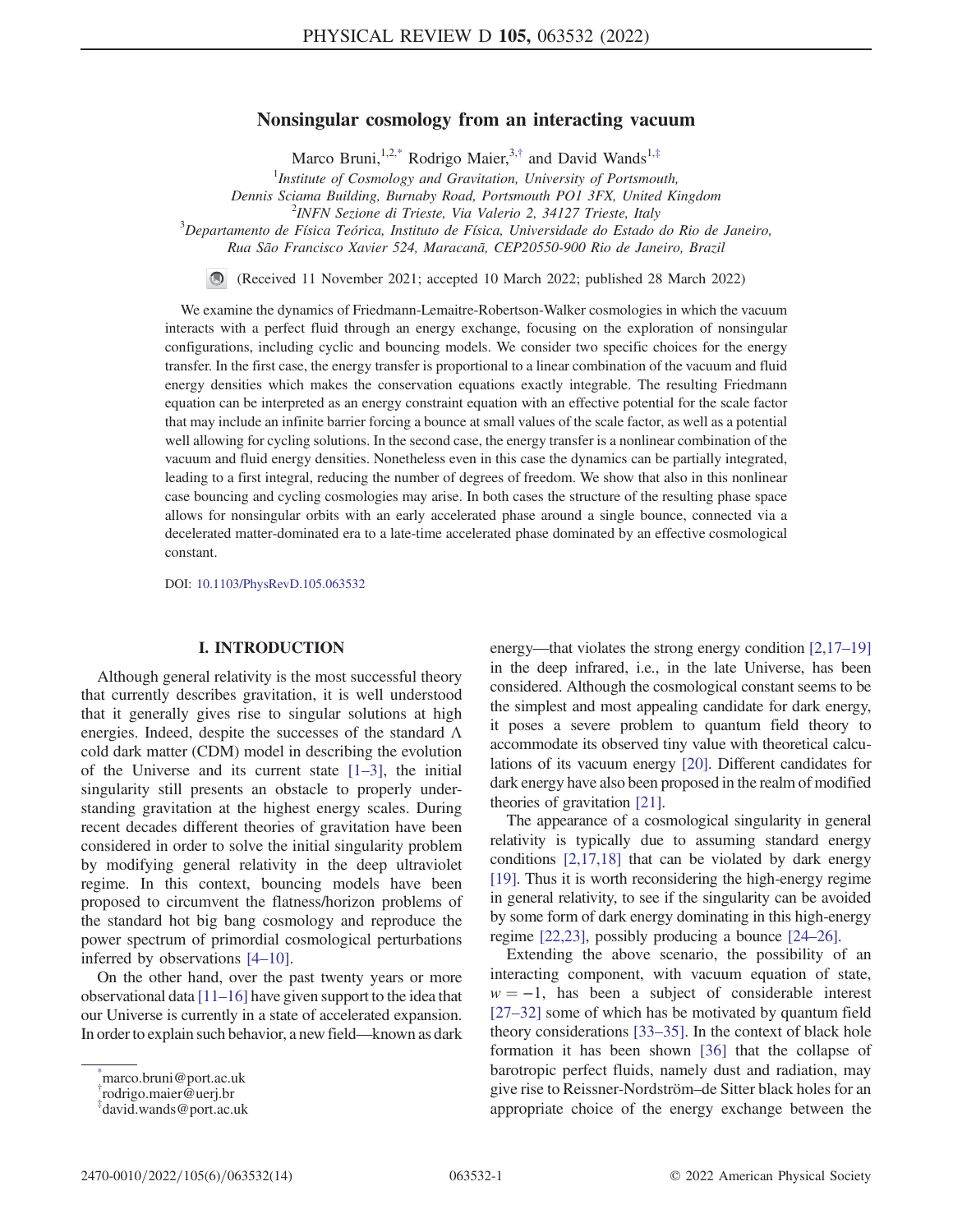nonrelativistic perfect fluid and the vacuum component. From the cosmological point of view on the other hand, it has been shown that an interacting dark energy component may also ease cosmological tensions between different observational datasets [\[37](#page-12-21)–[49](#page-13-0)].

In this paper we address the issue of an interacting vacuum component in the framework of nonsingular cosmology. In Sec. [II](#page-1-0) we present our interacting vacuum equations in which we consider two distinct phenomenological models—linear and nonlinear—for the energy transfer between the vacuum component and a barotropic fluid such as nonrelativistic matter or radiation. In Sec. [III](#page-2-0) we examine the linear case in which the full dynamics can be integrated and a modified Friedmann evolution is obtained including a correction term that leads to nonsingular solutions, some with a single bounce in the early evolution of the Universe, some perpetually cycling between a bounce and a turnaround. Section [IV](#page-6-0) is devoted to the case of a nonlinear interaction. In this case we obtain a first integral of the dynamics, reducing the number of degrees of freedom. The eigenvalues of the linearization matrix about fixed points in the phase space are evaluated in order to explore the existence of nonsingular configurations. We show that also in this nonlinear case bouncing and cycling models do exist. We summarize and present our conclusions in Sec. [V.](#page-10-0) We assume general relativity and natural units where  $c = 1$ .

## <span id="page-1-1"></span><span id="page-1-0"></span>II. THE INTERACTING VACUUM EQUATIONS

We start by considering the Einstein field equations

$$
G_{\mu\nu} = \kappa^2 (T_{\mu\nu} - V g_{\mu\nu}), \tag{1}
$$

where  $G_{\mu\nu}$  is the Einstein tensor and  $\kappa^2 = 8\pi G$  is the Einstein constant.  $T_{\mu\nu}$  is the energy-momentum tensor for matter, which we will take to be a perfect fluid,

$$
T^{\mu\nu} = (\rho + p)u^{\mu}u^{\nu} + pg^{\mu\nu}, \qquad (2)
$$

<span id="page-1-2"></span>where  $u^{\mu}$  is the 4-velocity of the fluid,  $\rho = T_{\mu\nu}u^{\mu}u^{\nu}$  its restframe energy density and  $p$  its pressure. The energymomentum of the vacuum is also that of a perfect fluid with  $p = -\rho$ ; denoting its energy density by V, this gives the  $-Vg_{\mu\nu}$  term in [\(1\)](#page-1-1). It follows that any 4-vector is an eigenvector for the vacuum energy-momentum tensor, with V its energy density in the frame of any observer. The matter-vacuum interaction is described by an energymomentum transfer 4-vector  $Q_{\nu}$ , so that the conservation equations for the two components are

<span id="page-1-3"></span>
$$
\nabla_{\mu}(T^{\mu}_{\ \nu}) = -Q_{\nu}, \tag{3}
$$

$$
-\nabla_{\nu}V = Q_{\nu},\tag{4}
$$

where the equal and opposite signs for  $Q_{\nu}$  are required by the Bianchi identities.

The 4-vector  $Q_{\nu}$  can in general be decomposed in two parts, parallel and orthogonal to the 4-velocity of the fluid,

$$
Q^{\mu} = Q u^{\mu} + q^{\mu}.
$$
 (5)

In the above Q denotes an energy flow in the rest frame of the fluid, while  $q^{\mu}$  is connected to momentum exchange between matter and vacuum. In this paper we shall consider the case in which the interaction reduces to a pure energy exchange [[37](#page-12-21),[39](#page-12-22),[45](#page-13-1),[46](#page-13-2)[,48\]](#page-13-3) so that  $q^{\mu} = 0$ , simply because we shall focus on homogeneous-isotropic models where this restriction follows from symmetries. In this case,  $Q^{\nu}$ is parallel to the matter 4-velocity,  $Q^{\nu} = Q u^{\nu}$ , and matter is not accelerated due to its interaction with the vacuum. In fact, if one assumes a nonrelativistic perfect fluid, it can be shown that for  $q^{\mu} = 0$  the matter distribution remains geodesic [\[44\]](#page-13-4). Constraints on the interacting vacuum in this geodesic CDM scenario were examined in [\[37](#page-12-21)[,39,](#page-12-22)[45](#page-13-1),[46](#page-13-2),[48](#page-13-3)].

<span id="page-1-7"></span>In this paper we will examine two different covariant choices for Q,

$$
Q_1 = [\xi(V_\Lambda - V) + \sigma \rho] \Theta,\tag{6}
$$

$$
Q_2 = \chi(1 - V/V_\Lambda)\rho\Theta. \tag{7}
$$

<span id="page-1-8"></span>In the above,  $\Theta = \nabla_{\mu} u^{\mu}$  is the expansion scalar, and  $\xi$ ,  $\sigma$ and  $\chi$  are dimensionless coupling parameters. In both cases  $V_{\Lambda}$  plays the role of an effective cosmological constant, i.e., an asymptotic value of  $V \to V_A$ .

<span id="page-1-4"></span>We will study the dynamics in a Friedmann-Lemaitre-Robertson-Walker (FLRW) spacetime where  $\Theta = 3H$ , and  $H = \dot{a}/a$  is the Hubble rate. Choosing the equation of state  $p = w\rho$  where w is constant, Eqs. [\(3\)](#page-1-2) and [\(4\)](#page-1-3) reduce to

$$
\dot{\rho} + 3(1+w)H\rho = -Q,\tag{8}
$$

$$
\dot{V} = Q. \tag{9}
$$

<span id="page-1-9"></span><span id="page-1-5"></span>From the Einstein field equations on the other hand, we obtain

$$
\dot{H} = -\frac{k}{2a^2} - \frac{3H^2}{2} + \frac{\kappa^2}{2}(V - w\rho). \tag{10}
$$

<span id="page-1-6"></span>Assuming that  $Q = Q(\rho, V, H)$ , we see that [\(8\)](#page-1-4)–[\(10\)](#page-1-5) constitute a nonautonomous dynamical system whose first integral is given by the Friedmann equation

<sup>&</sup>lt;sup>1</sup>By this we mean that we do not have a  $\Lambda$  term in Einstein equations, rather a cosmological constant appears as a fixed point of the vacuum dynamics.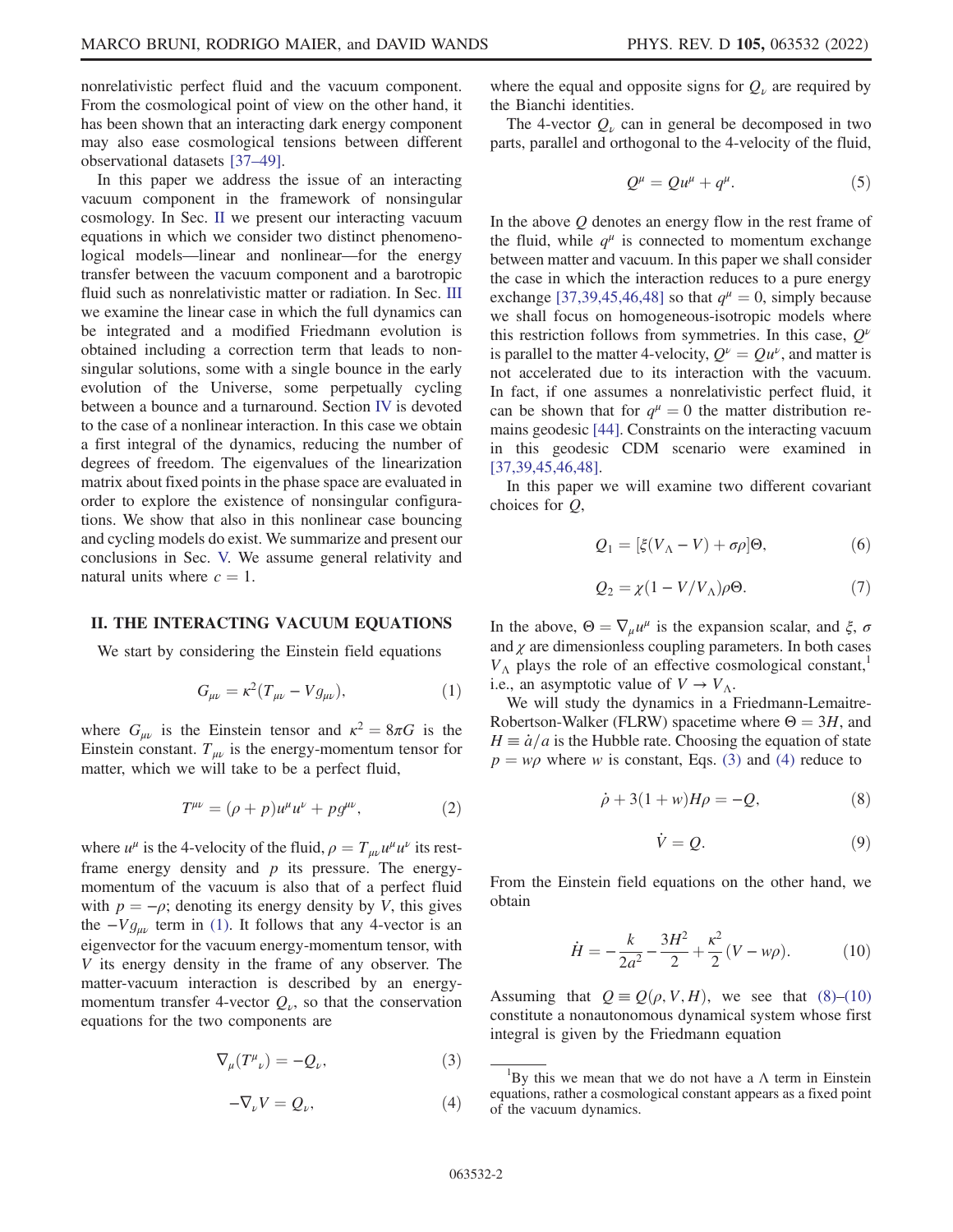$$
H^2 + \frac{k}{a^2} = \frac{\kappa^2}{3} (\rho + V). \tag{11}
$$

<span id="page-2-1"></span>This dynamical system can be turned into an autonomous configuration by substituting  $(11)$  in  $(10)$ . In this case,  $(10)$ can be rewritten as

$$
\dot{H} = -H^2 - \frac{\kappa^2}{6} [\rho (1 + 3w) - 2V],\tag{12}
$$

which is the standard form of the Raychaudhuri equation in the case of a FLRW spacetime.

Note that Eq. [\(12\)](#page-2-1) is even in H (it depends only on  $H^2$ ), while the energy transfer  $Q$  in Eqs. [\(6\)](#page-1-7) and [\(7\)](#page-1-8) is proportional to H, so that in both cases, linear and nonlinear, the resulting coupled energy conservation Eqs. [\(8\)](#page-1-4) and [\(9\)](#page-1-9) are also proportional to  $H$ . The net result of this is that the evolution during contraction  $(H < 0)$  is the mirror image that during expansion  $(H > 0)$ . Thanks to the proportionality of the energy conservation equations to  $H$ , in both cases the  $H$ dependence can be eliminated from the coupled equations, a fact that we are going to exploit in the following sections, and that implies an overall adiabatic evolution. As will be clear from the phase-space plots, the evolution of the homogeneous and isotropic models is completely reversible, with no entropy production and no arrow of time. $\sim$ 

## III. THE LINEAR CASE  $Q = Q_1$

<span id="page-2-2"></span><span id="page-2-0"></span>In the case  $(6)$  of a linear interaction, Eqs.  $(8)$  and  $(9)$  can be rewritten as

$$
\dot{\rho} = -3H[(1+w+\sigma)\rho + \xi(V_{\Lambda} - V)],\qquad(13)
$$

$$
\dot{V} = 3H[\sigma \rho + \xi (V_{\Lambda} - V)]. \tag{14}
$$

<span id="page-2-3"></span>In the limit  $V_A \rightarrow 0$ , and setting  $w = k = 0$ , this reduces to the two-fluid cosmology studied in Ref. [[50](#page-13-5)], where in that paper the linear interaction parameters were  $\alpha \equiv 3\sigma$  and  $\beta = -3\xi$ . The system above can also be seen as a special case of the most general linear coupling of two cosmological fluids considered in [[51](#page-13-6)]. The focus of [[50](#page-13-5),[51](#page-13-6)] was on studying these interaction models as a possible alternative to a cosmological constant as the simplest form of dark energy in the late Universe, while our focus here is on the possible nonsingular behavior of these models at high energies.

To integrate the full dynamics, we note that [\(13\)](#page-2-2) and [\(14\)](#page-2-3) correspond to a coupled system of linear first order ordinary differential equations for the functions  $\rho$  and V. By <span id="page-2-5"></span>decoupling this system it can then be shown that the general solution is

$$
\rho = E_1 a^{\alpha_1} + E_2 a^{\alpha_2},\tag{15}
$$

$$
V = V_{\Lambda} + \lambda_1 a^{\alpha_1} + \lambda_2 a^{\alpha_2}, \qquad (16)
$$

<span id="page-2-7"></span><span id="page-2-6"></span>where

$$
\alpha_1 = -\frac{3}{2}(1 + w + \xi + \sigma + \Delta), \tag{17}
$$

$$
\alpha_2 = -\frac{3}{2}(1 + w + \xi + \sigma - \Delta)
$$
 (18)

<span id="page-2-8"></span><span id="page-2-4"></span>are the roots of the characteristic polynomial for [\(13\)](#page-2-2) and [\(14\)](#page-2-3) and

$$
\Delta = \sqrt{(1 + w + \sigma - \xi)^2 + 4\sigma\xi}.\tag{19}
$$

<span id="page-2-9"></span>Furthermore, the constants of integration  $\lambda_1$ ,  $\lambda_2$ ,  $E_1$  and  $E_2$ are subject to the constraints

$$
\lambda_1 \xi - E_1 \left( 1 + w + \sigma + \frac{\alpha_1}{3} \right) = 0, \tag{20}
$$

$$
\lambda_2 \xi - E_2 \left( 1 + w + \sigma + \frac{\alpha_2}{3} \right) = 0, \tag{21}
$$

<span id="page-2-12"></span><span id="page-2-11"></span><span id="page-2-10"></span>or, equivalently,

$$
\lambda_1 \left( \frac{\alpha_1}{3} + \xi \right) - \sigma E_1 = 0, \tag{22}
$$

$$
\lambda_2 \left( \frac{\alpha_2}{3} + \xi \right) - \sigma E_2 = 0. \tag{23}
$$

From  $(19)$  we see that the necessary and sufficient condition for the existence of two linearly independent and real solutions in [\(15\)](#page-2-5) and [\(16\),](#page-2-6) i.e., to have  $\alpha_1 \neq \alpha_2$  real and distinct, is given by

$$
[\xi - (1 + w + \sigma)]^2 + 4\sigma\xi > 0.
$$
 (24)

Note that we are explicitly excluding the case  $\Delta = 0$ , for in this case we would not have the two independent solutions given by  $\alpha_1 \neq \alpha_2$ . It is also worth pointing out that the solutions [\(15\)](#page-2-5) and [\(16\)](#page-2-6) are obtained directly from integrating the continuity equations [\(13\)](#page-2-2) and [\(14\)](#page-2-3) and do not use the Friedmann constraint. Hence they are valid for homogeneous cosmologies of arbitrary 3-curvature, including anisotropic cosmologies where  $a^3 = \int \Theta dt$  is the generalized volume factor, in any theory of gravity.

In order to illustrate the behavior of  $\alpha_1$  and  $\alpha_2$  as functions of  $\xi$  and  $\sigma$ , let us consider the simple case in

<sup>&</sup>lt;sup>2</sup>This symmetry is typically broken by the evolution of inhomogeneities, even at first order in perturbations. In a FLRW background it can only be broken by a bulk viscosity contribution to the equation of state, phenomenologically represented by  $p_{\theta} =$  $-\xi\Theta = -3\xi H$  (ξ being a bulk viscosity parameter), or in the case of a scalar field, because the d'Alembertian operator in FLRW also contains a friction term proportional to  $H$ .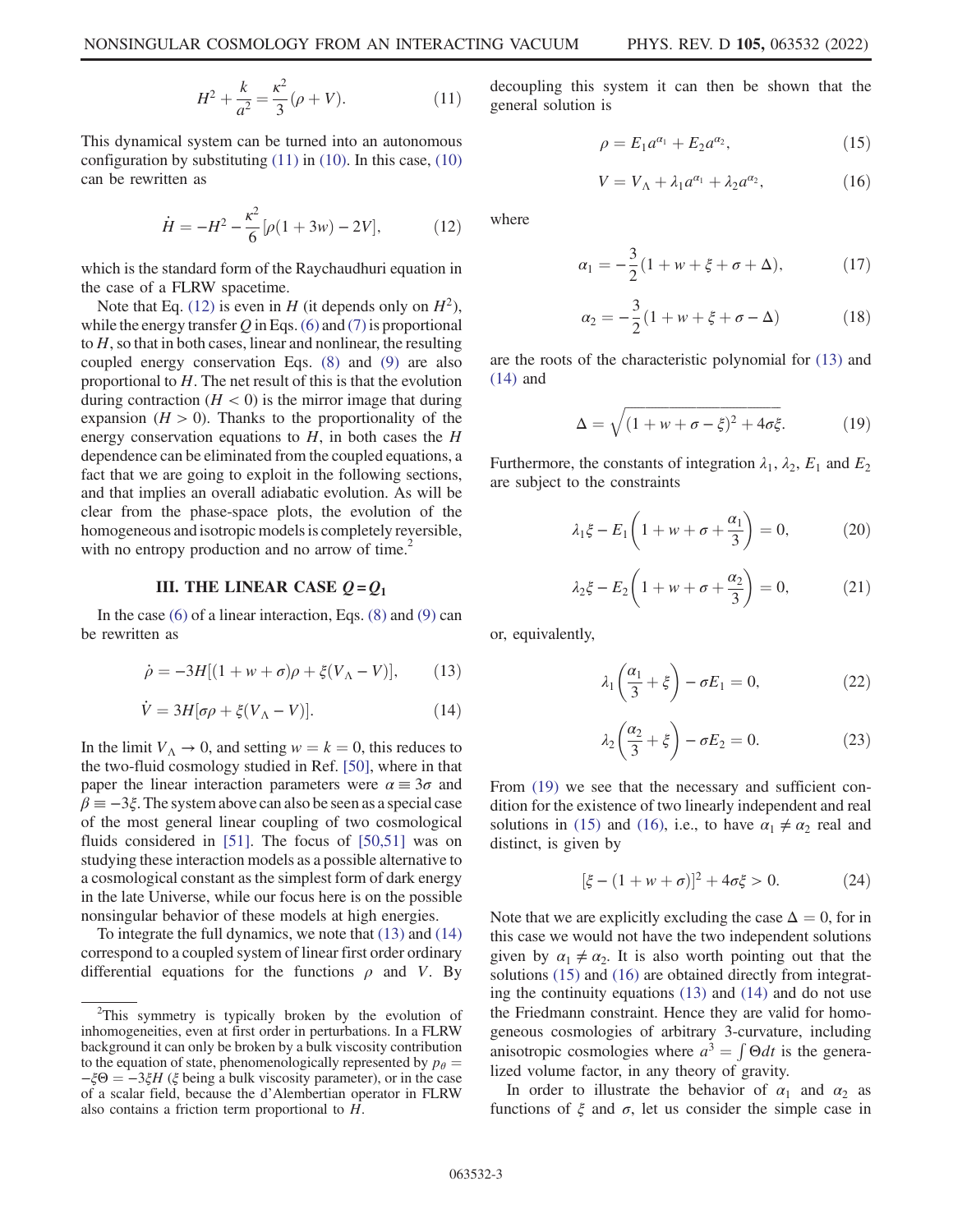which  $w = 0$ . In order to reproduce in Eq. [\(15\)](#page-2-5) the evolution of the matter density found in a standard noninteracting matter-dominated epoch,  $\rho \propto a^{-3}$  for some period, we require that either  $\alpha_1 = -3$  or  $\alpha_2 = -3$ . In the case  $\alpha_1 = -3$ , we obtain  $\sigma = 0$  and  $\Delta = 1 - \xi$ , and hence we have  $\alpha_2 = -3\xi$ . On the other hand, fixing  $\alpha_2 =$ −3 we obtain  $\sigma = 0$  and  $\Delta = \xi - 1$ , and hence  $\alpha_1 = -3\xi$ .

For completeness we remark that in the case  $\xi = 0$  we obtain either  $\alpha_1 = -3(1 + \sigma)$  and  $\alpha_2 = 0$ , or  $\alpha_1 = 0$  and  $\alpha_2 = -3(1 + \sigma)$  $\alpha_2 = -3(1 + \sigma)$  $\alpha_2 = -3(1 + \sigma)$ . In Fig. 1 we display  $\alpha_1$  (top) and  $\alpha_2$ (bottom) in a neighborhood of  $\xi = \sigma = 0$ . Here we see that the noninteracting configuration pinch into the point  $\xi =$  $\sigma = 0$  (the intersections of dashed and solid red curves).

It is easy to see that in the domain  $\alpha_1 < 0$  and  $\alpha_2 < 0$ ,

$$
\lim_{a \to \infty} \rho = 0, \qquad \lim_{a \to \infty} V = V_{\Lambda}.
$$
 (25)

From the Friedmann equation [\(11\)](#page-1-6) it is then easy to see that when  $a \rightarrow \infty$  we obtain one attractor (stable) de Sitter configuration and one repeller (unstable) de Sitter configuration.

<span id="page-3-0"></span>

FIG. 1.  $\alpha_1$  (top) and  $\alpha_2$  (bottom) in a neighborhood of  $\xi = 0$ (dashed red curve) and  $\sigma = 0$  (solid red curve) for  $w = 0$ . The solid black curve refers to the case  $\Delta = 0$ .

<span id="page-3-1"></span>Let us now consider the first integral given by the Friedmann equation [\(11\)](#page-1-6). Substituting [\(15\)](#page-2-5) and [\(16\)](#page-2-6) in [\(11\)](#page-1-6) we obtain

$$
H^2 + U(a) = \kappa^2 \frac{V_{\Lambda}}{3},
$$
 (26)

<span id="page-3-4"></span>where the potential  $U(a)$  is given by

$$
U(a) = \frac{k}{a^2} - \frac{\kappa^2}{3} \left[ (E_1 + \lambda_1) a^{\alpha_1} + (E_2 + \lambda_2) a^{\alpha_2} \right].
$$
 (27)

<span id="page-3-2"></span>Taking into account that

$$
\dot{a} = Ha \tag{28}
$$

<span id="page-3-3"></span>together with the time derivative of [\(26\)](#page-3-1)

$$
\dot{H} = -\frac{a}{2}\frac{dU}{da},\qquad(29)
$$

we now have a two-dimensional dynamical system for a and H. We define  $P_c = (a_c, H_c)$  to be stationary solutions—fixed points—of Eqs. [\(28\)](#page-3-2) and [\(29\).](#page-3-3) From a direct inspection of [\(28\)](#page-3-2) we see that our dynamical system might support fixed points with  $a_c = 0$ . However, Eqs. [\(28\)](#page-3-2) and [\(29\)](#page-3-3) must be subject to the Friedmann constraint [\(26\)](#page-3-1) which may be singular for  $a_c = 0$ . As we are interested in nonsingular configurations we will not take into account such fixed points. On the other hand, if  $a_c$  is defined as solutions of  $dU/da|_{a_c} \equiv 0$  with  $H_c \equiv H|_{a_c} = 0$ , we see that such fixed points  $P_c = (a_c, 0)$  are related to the extrema of the potential  $U(a)$ . These points, if they exist, represent Einstein static models.

Expanding [\(28\)](#page-3-2) and [\(29\)](#page-3-3) in a neighborhood of  $P_c$ , we obtain

$$
\dot{\Phi}_i = L_{ij}|_{P_c} \Phi_j \tag{30}
$$

<span id="page-3-5"></span>where  $\Phi_i$  is the 2-vector

$$
\Phi_i \to \begin{bmatrix} a - a_c \\ H - H_c \end{bmatrix} \tag{31}
$$

and  $L_{ij} \equiv \partial \Phi_i / \partial \Phi_j$  is the Jacobian of the dynamical system. That is,

$$
L_{ij}(a,H) \rightarrow \begin{bmatrix} H & a \\ -\frac{1}{2} \left( \frac{dU}{da} + a \frac{d^2U}{da^2} \right) & 0 \end{bmatrix}.
$$
 (32)

It is then easy to see that the eigenvalues of  $L_{ij}$  evaluated at  $P_c$  are given by

$$
\gamma_{\pm} = \pm a_c \sqrt{-\frac{1}{2} \frac{d^2 U}{da^2} \bigg|_{a_c}}.
$$
\n(33)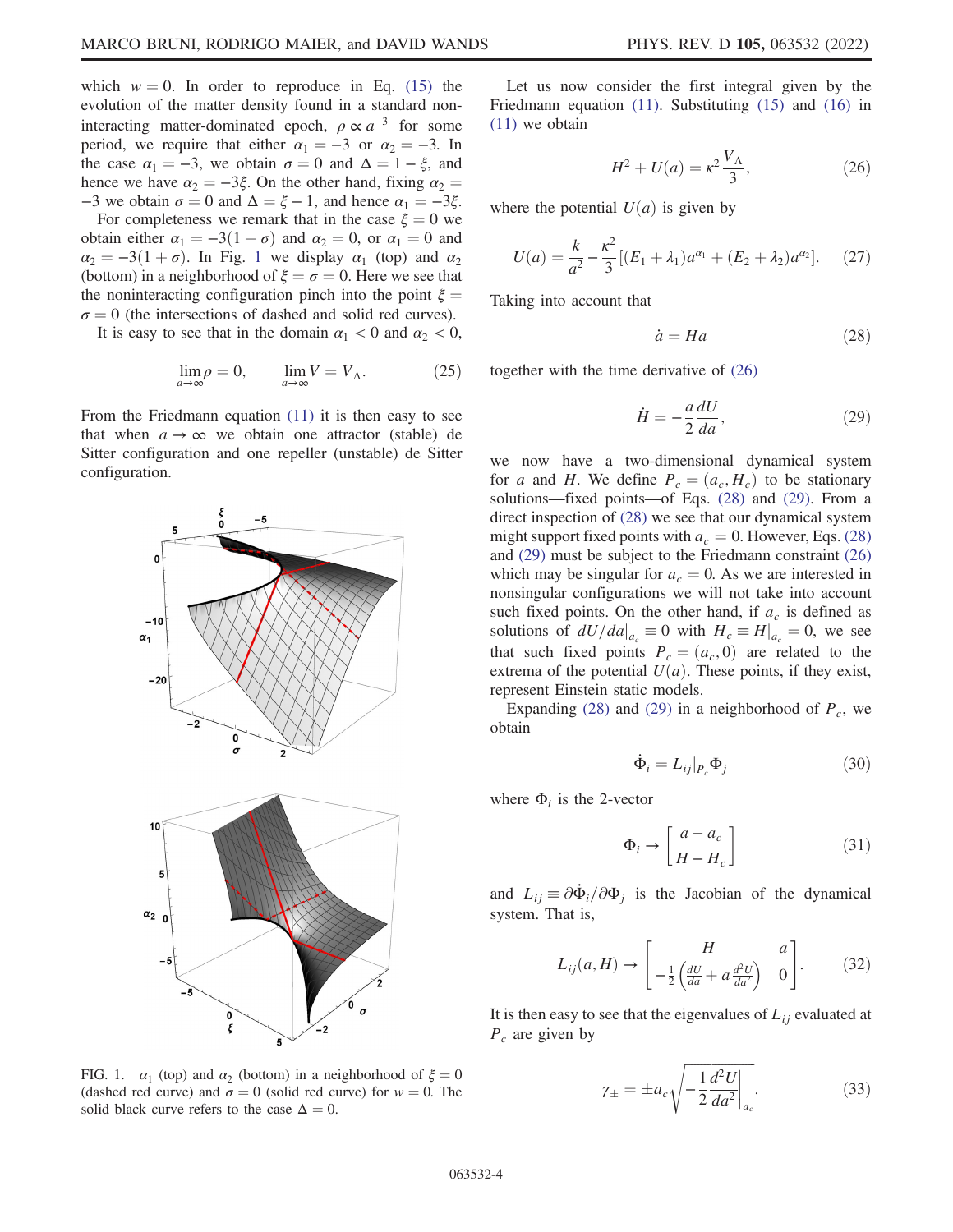This is a crucial result which dictates the stability of the dynamics in a neighborhood of fixed points in the phase space. In fact, if  $d^2U/da^2|_{a_c} > 0$  we obtain that  $\gamma_{\pm}$  are pure imaginary so that the corresponding fixed point is a center. In this case the linearization theorem [\[52\]](#page-13-7) fails to establish the stability (or otherwise) of the fixed point, but numerical integration of the equations confirms that this fixed point is a center, surrounded by cyclic trajectories. For  $d^2U/da^2|_{a_c}$  < 0 on the other hand,  $\gamma_{\pm}$  are real and the corresponding fixed point is a saddle. We remark again that both fixed points represent Einstein static models; however, the saddle one is similar to the original Einstein model due to a cosmological constant term, the first is a center like the one appearing in loop-quantum cosmology [\[53\]](#page-13-8) or in some models with a quadratic equation of state [[24](#page-12-14)–[26](#page-12-15)]. Considering our solutions [\(15\)](#page-2-5) and [\(16\),](#page-2-6) we are interested in the case where the evolution of the energy density can mimic a noninteracting cosmology, but includes a correction term which might also lead to a bounce in the very early Universe while preserving the weak energy condition  $\rho + V > 0$ . It can be easily shown that  $\sigma$  vanishes if one fixes  $\alpha_1 =$  $-3(1 + w)$  or  $\alpha_2 = -3(1 + w)$ . Therefore, to simplify our analysis, in the next section we will focus on the case  $\xi \neq 0$ and  $\sigma = 0$ . In the following we will also show that analogous models can be built for the case  $\xi = 0$  and  $\sigma \neq 0$  as long as an additional perfect fluid is included in order to construct a nonsingular model with a noninteracting matter-dominated era.

## A.  $\xi \neq 0$  and  $\sigma = 0$

<span id="page-4-0"></span>In this case from [\(19\)](#page-2-4) we choose  $\Delta = 1 + w - \xi$ , then from [\(17\)](#page-2-7) and [\(18\)](#page-2-8) we have  $\alpha_1 = -3\xi$ ,  $\alpha_2 = -3(1 + w)$ and the solutions [\(15\)](#page-2-5) and [\(16\)](#page-2-6) reduce to

$$
\rho = \frac{E_1}{a^{3(1+w)}} + \frac{E_2}{a^{3\xi}},\tag{34}
$$

$$
V = V_{\Lambda} + \frac{\lambda_2}{a^{3\xi}}.
$$
 (35)

<span id="page-4-1"></span> $\lambda_1 = 0$  by the virtue of [\(20\)](#page-2-9) and from [\(21\)](#page-2-10)

$$
\lambda_2 = \frac{E_2}{\xi} (1 + w - \xi). \tag{36}
$$

In [\(34\)](#page-4-0) we identify the first term as the conventional (noninteracting) component of the fluid density for  $E_1 > 0$ . The second terms of [\(34\)](#page-4-0) and [\(35\)](#page-4-1) on the other hand, are exotic terms due to vacuum interaction which combined in the Friedmann equation may give a bounce for  $E_2$  < 0, as discussed below.

<span id="page-4-2"></span>We now examine the Friedmann equation [\(26\)](#page-3-1) in order to determine an appropriate domain for the parameters w and ξ. The potential [\(27\)](#page-3-4) can be written as

$$
U(a) = \frac{k}{a^2} - \frac{\kappa^2}{3} \left[ \frac{E_1}{a^{3(1+w)}} + \frac{E_2(1+w)}{\xi a^{3\xi}} \right].
$$
 (37)

For  $0 \le w \le 1$ , from the above we see that a sufficient condition to obtain a nonsingular bounce for  $E_1 > 0$  is given by

$$
\frac{E_2(1+w)}{\xi} < 0 \quad \text{and} \quad \xi > (1+w). \tag{38}
$$

In fact, in this case an infinite potential barrier avoids the classical singularity found in the noninteracting case. In the following we shall restrict ourselves to such configurations.

<span id="page-4-3"></span>To give a numerical illustration, from now on we will consider the case of a nonrelativistic perfect fluid so that  $w = 0$ , and we also fix  $\xi = 4/3$ . In this case, the potential [\(37\)](#page-4-2) of Friedmann equation turns into

$$
U(a) = -H_0^2 \left( \frac{\Omega_{k0}}{a^2} + \frac{\Omega_{m0}}{a^3} + \frac{\Omega_{I0}}{a^4} \right),\tag{39}
$$

where

$$
\Omega_{k0} = -\frac{k}{H_0^2}, \qquad \Omega_{m0} = \frac{\kappa^2 E_1}{3H_0^2}, \qquad \Omega_{l0} = \frac{\kappa^2 E_2}{4H_0^2}.
$$
 (40)

Here and in the remainder of this section we use the normalization for the scale factor such that  $a_0 = 1$  at present.

Restricting ourselves to the case  $\Omega_{I0} < 0$  (or  $E_2 < 0$ ), it can be easily seen that

$$
\lim_{a \to 0^+} U(a) = +\infty, \tag{41}
$$

<span id="page-4-4"></span>so that an infinite potential barrier avoids the classical singularity. For  $\Omega_{k0} \neq 0$  it can be shown that the potential [\(39\)](#page-4-3) has at most two extrema,  $a_{c+} > 0$ , connected to fixed points of Eqs. [\(28\)](#page-3-2) and [\(29\)](#page-3-3). As mentioned above, such fixed points are given by  $P_c = (a_{c\pm}, 0)$  where in this case

$$
a_{c\pm} = \frac{-3\Omega_{m0} \pm \sqrt{-32\Omega_{I0}\Omega_{k0} + 9\Omega_{m0}^2}}{4\Omega_{k0}}.
$$
 (42)

The condition for the two extrema to be real and positive is

$$
\bar{\Omega}_{k0} \equiv \frac{9\Omega_{m0}^2}{32\Omega_{I0}} < \Omega_{k0} < 0. \tag{43}
$$

No extrema exist for  $\Omega_{k0} < \overline{\Omega}_{k0}$ , while for  $\Omega_{k0} \ge 0$  (spatially flat or open models) there is only one positive extremum,  $a_{c+} > 0$ , and the potential [\(39\)](#page-4-3) has one global minimum in the domain  $a > 0$ . For all these models we see that bouncing models exist due to the exotic interaction term,  $\Omega_{I0}$  < 0, which provides a potential barrier in  $U(a)$ .

To examine the structure of the phase space for nonsingular models let us consider Eqs. [\(28\)](#page-3-2) and [\(29\)](#page-3-3) together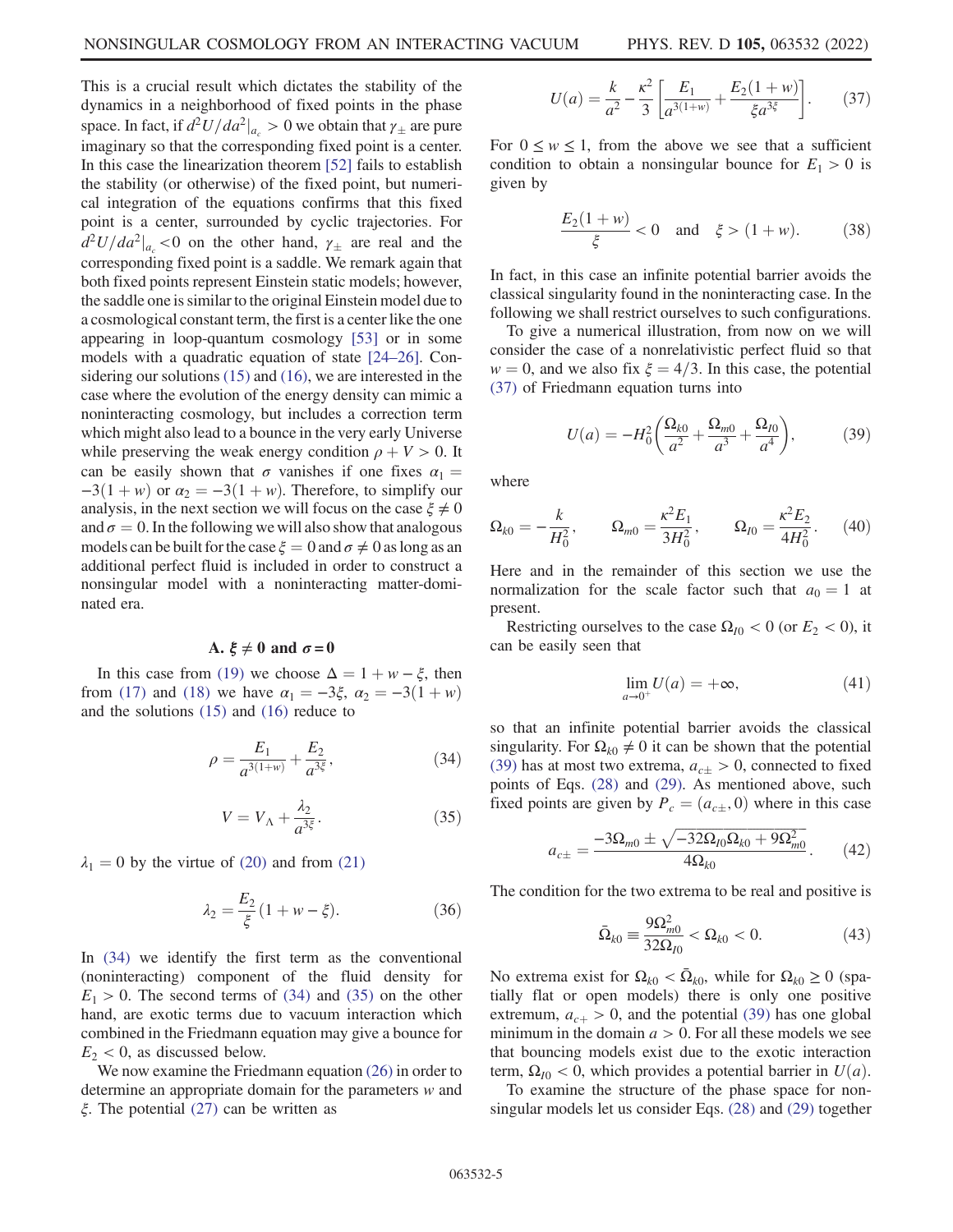with the potential [\(39\)](#page-4-3). For this case the linearization matrix [\(31\)](#page-3-5) reads

$$
L_{ij}(a, H) \to \begin{bmatrix} H & a \\ \frac{H_0^2}{a^3} \left(2\Omega_{k0} + \frac{9\Omega_{m0}}{2a} + \frac{8\Omega_{l0}}{a^2}\right) & 0 \end{bmatrix}, \qquad (44)
$$

and its eigenvalues evaluated at  $P_c = (a_c, 0)$  are

$$
\gamma_{\pm} = \pm \frac{H_0}{a_c^2} \sqrt{2(4\Omega_{I0} + a_c^2 \Omega_{k0}) + 9a_c \Omega_{m0}/2}.
$$
 (45)

We illustrate the behavior of the potential [\(39\)](#page-4-3) in the top panel of Fig. [2,](#page-5-0) focusing on the case of closed models ( $\Omega_{k0}$  < 0), fixing the parameters  $\Omega_{m0} = 0.31$  and  $\Omega_{I0} = -0.40$ . In the bottom panel we illustrate several

<span id="page-5-0"></span>

FIG. 2. The potential  $U(a)$  (top) for  $\Omega_{m0} = 0.31$  and  $\Omega_{I0} =$ −0.40 for different values of  $\Omega_{k0}$  < 0. The top (dashed) curve corresponds to the upper limit  $\Omega_{k0} = \overline{\Omega}_{k0} \simeq -0.067$ . The phase portrait is displayed on the bottom where for the purposes of illustration we fix  $\Omega_{k0} = -0.063$  (gray curve in top panel). The fixed points,  $a_{c-} \approx 2.730$  (center) and  $a_{c+} \approx 4.650$  (saddle), correspond to the extrema of the potential [\(42\)](#page-4-4). For  $V_A$  <  $3U(a_{c+})/\kappa^2$  we obtain cyclic universes in a finite neighborhood (region I) of  $a<sub>c</sub>$ . One-bounce orbits (in region III) can also be obtained for this domain of  $V_A$ . For  $V_A = 3U(a_{c+})/\kappa^2$ , a separatrix emerges from the saddle fixed point  $a_{c+}$  which defines an escape to the de Sitter attractor at infinity. Finally, for  $V_A$  $3U(a_{c+})/\kappa^2$  we obtain one-bounce orbits in region II.

<span id="page-5-1"></span>

FIG. 3. The phase portrait of the full phase space  $(\rho, V, H)$  in units  $\kappa^2 = H_0 = 1$ . The corresponding fixed points with  $H_c = 0$ are given by ( $\rho_{c-} \simeq 0.0168$ ,  $V_{c-} \simeq 0.0092$ ) and ( $\rho_{c+} \simeq 0.0058$ ,  $V_{c+} \simeq 0.0029$ ), in units of  $\kappa^2 = H_0 = 1$ .

orbits in the plane  $(a, H/H_0)$  for  $\Omega_{k0} = -0.063$ .<sup>3</sup> Orbits in region II of the bottom panel of Fig. [2](#page-5-0) are of physical interest in the sense that they show a transition from an early phase at high energy to a decelerated matter era together with a graceful exit to a late-time accelerated regime. We see that the eigenvalues of  $L_{ii}(a_{c-}, 0)$  are pure imaginary: then the numerical integration of the equation confirms that  $a_{c-}$  is a center fixed point representing a stable Einstein static universe. On the other hand, the eigenvalues of  $L_{ii}(a_{c+}, 0)$  are real so that  $a_{c+}$  is a saddle (an unstable Einstein static universe). In Fig. [3](#page-5-1) we show the phase portrait of the full phase space  $(\rho, V, H)$ .

In order to illustrate a more realistic scenario, we next set

$$
\Omega_{\Lambda 0} \equiv \frac{\kappa^2 V_{\Lambda}}{3H_0^2} \simeq 0.68. \tag{46}
$$

As Planck data [\[16\]](#page-12-5) do leave some room for curvature we fix  $\Omega_{k0} = -0.001$  for illustration. Assuming again  $\Omega_{m0} = 0.31$ , the remaining task is to determine suitable values for  $Ω<sub>10</sub>$ .

Considering the evolution of quantum cosmological perturbations, it has been shown [[56](#page-13-9),[57](#page-13-10)] that in order to obtain primordial perturbations from a bounce compatible with cosmic microwave background data, one must satisfy the condition  $R^{-1/2} \gtrsim 10^3 \times l_p$ , where R is the Ricci scalar and  $l_p$  is the Planck length. On the other hand, in order to reproduce features of a conventional hot big bang cosmology at high redshift such as the cosmic neutrino background [\[58\]](#page-13-11), the bounce must occur at a redshift greater than  $z \approx 10^{10}$ . Bearing such considerations in mind, we will

<sup>&</sup>lt;sup>3</sup>We note that current Planck data allow positive spatial curvature,  $\Omega_{0k} = -0.001 \pm 0.002$  [[16](#page-12-5)], and there are also some arguments favoring a nonvanishing 3-curvature [\[54](#page-13-12)[,55\]](#page-13-13).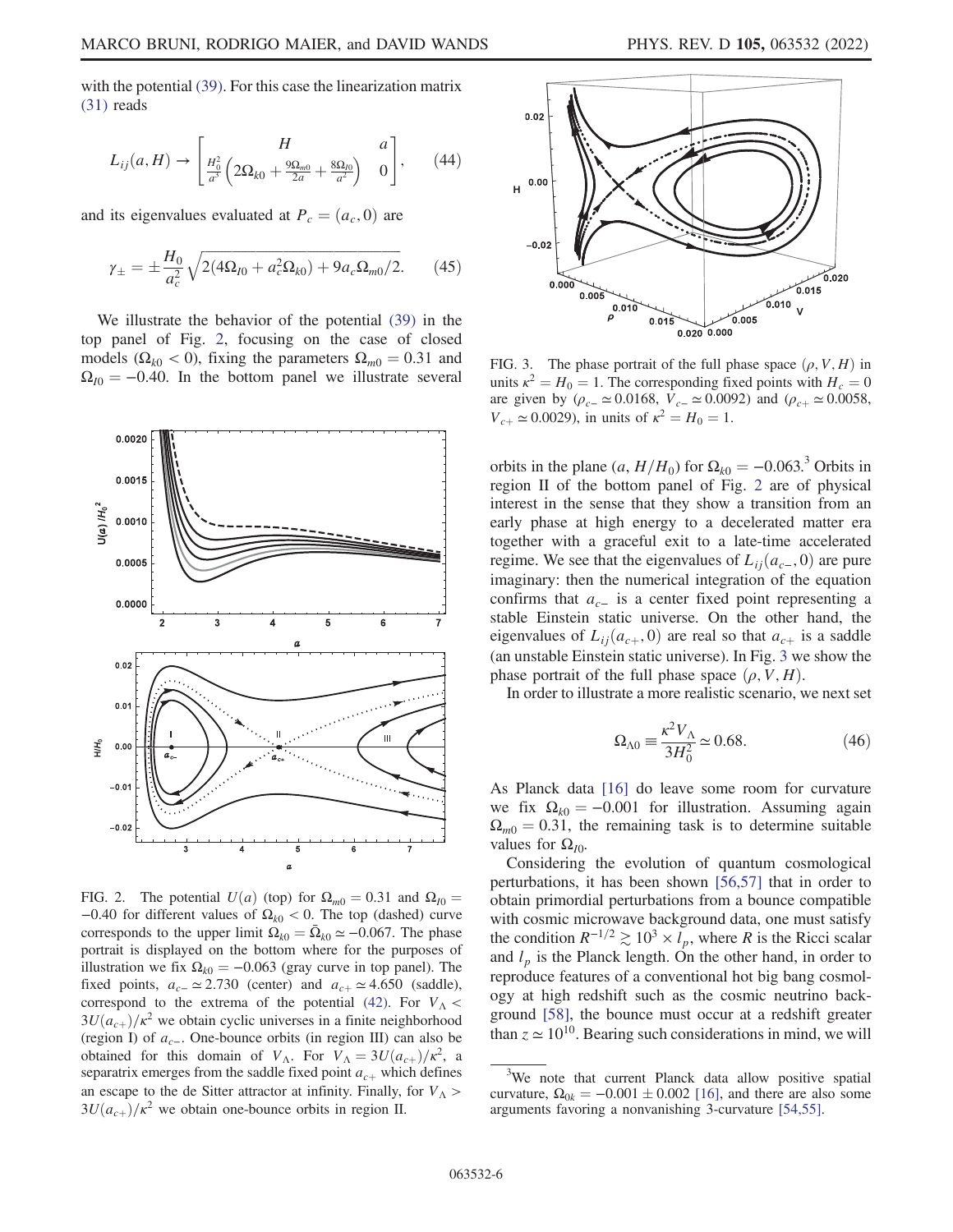<span id="page-6-3"></span>assume that the physical domain of the bounce parameter is bounded by

$$
-10^{-38} \lesssim \Omega_{I0} \lesssim -10^{-10}.\tag{47}
$$

For every value of  $\Omega_{I0}$  in this range, over 28 orders of magnitude, we obtain a nonsingular model corresponding to orbits in the phase space analogous to those in region II of the bottom panel of Fig. [2.](#page-5-0)

To illustrate a particular case let us fix  $\Omega_{I0} = -10^{-10}$ . For this simple configuration we obtain  $a_{c-} \approx 1.07 \times 10^{-10}$ ,  $a_{c+} \simeq 465$ . However, contrary to what one might expect, the transition from an accelerated early phase to a decelerated era in which matter dominates does not take place at  $a_{c-}$ . Equivalently, the transition from such a decelerated era to a de Sitter regime does not take place at  $a_{c+}$ . In fact, the extrema of the potential  $U(a)$  correspond to stationary solutions of the equation  $H = 0$ . To get a proper evaluation of transition phases we actually need to solve the equation for  $\ddot{a}$ . To this end, let us rewrite the first Friedmann equation as

$$
\dot{a}^2 + W(a) = 0,\tag{48}
$$

where  $W(a) \equiv a^2[U(a) - \kappa^2 V_{\Lambda}/3]$ . Therefore

$$
\ddot{a} = -\frac{1}{2} \frac{dW}{da}.
$$
 (49)

<span id="page-6-1"></span>Defining  $a_I$  as the transition from an accelerated early universe to a decelerated matter era and  $a_{II}$  as the transition from such a decelerated era to a de Sitter regime, it can be easily shown that

$$
a_I \approx 1.61 \times 10^{-10}
$$
,  $a_{II} \approx 0.61$ . (50)

For example, according to observations [[11](#page-12-4)], a transition from a matter-dominated era to a de Sitter regime should take place at a redshift  $z_{II} \simeq 0.426^{+0.27}_{-0.089}$  (or  $a_{II} \simeq 0.7^{+0.04}_{-0.11}$ ). From [\(50\)](#page-6-1) we see that the  $a_{II}$  given in Eq. (50) lies within this domain.

In Fig. [4](#page-6-2) we show the behavior of  $\Omega_{m0}/a^3$ ,  $\Omega_{k0}/a^2$  and  $\Omega_{I0}/a^4$  as a function of the redshift  $z \equiv a^{-1} - 1$ . At the bounce ( $z_b \approx 10^{10}$ ), the matter and interaction densities are of the order of  $10^{29}$ . The curvature density on the other hand is pushed toward  $10^{17}$  at the bounce. In this figure it is also shown that the vacuum parameter  $V_A$  plays a significant role only at late times near  $z \approx 0$ .

Last but not least, it can be shown that for  $w = 0$  and  $\xi = 4/3$ , the bounce scale  $a<sub>b</sub>$  is typically of the order of  $|\Omega_I|$ . Therefore, for the domain [\(47\)](#page-6-3)—together with the chosen parameters  $\Omega_{m0} = 0.31$  and  $\Omega_{\Lambda 0} = 0.68$ —it is easy to show that the weak energy condition  $\rho + V > 0$  is automatically satisfied.

<span id="page-6-2"></span>

FIG. 4. The logarithm of the dimensionless densities  $\tilde{\rho}_m \equiv \Omega_{m0}/a^3$ ,  $\tilde{\rho}_k \equiv \Omega_{k0}/a^2$  and  $\tilde{\rho}_l \equiv \Omega_{l0}/a^4$  as a function of the redshift  $1 + z \equiv a^{-1}$ . The curvature density on the other hand is pushed toward  $10^{17}$  at the bounce. For comparison we also show (in red) the logarithm of  $\tilde{\rho}_{\Lambda} \equiv \Omega_{\Lambda 0}$ .

### B.  $\xi = 0$  and  $\sigma \neq 0$

In this case, the above solutions [\(15\)](#page-2-5) and [\(16\)](#page-2-6) reduce to

$$
\rho = \frac{E_1}{a^{3(1+w+\sigma)}},\tag{51}
$$

$$
V = V_{\Lambda} - \frac{\sigma E_1}{(1 + w + \sigma)a^{3(1 + w + \sigma)}},
$$
\n(52)

where we have used  $(22)$  and  $(23)$ . In order to seek nonsingular configurations we note that

$$
\rho + V \equiv V_{\Lambda} + \frac{E_1(1+w)}{(1+w+\sigma)a^{3(1+w+\sigma)}}.
$$
 (53)

Taking a glance at the first Friedmann equation [\(11\),](#page-1-6) we see that nonsingular models might be obtained for  $1 + w +$  $\sigma > 0$  as long as  $(1 + w)E_1 < 0$ . In this sense, nonsingular models analogous to that of the preceding subsection can be built. However, if we set  $w = 0$ , as we considered in the previous subsection, then a conventional matter-dominated era with  $\rho \propto a^{-3}$  cannot be achieved for  $\sigma \neq 0$ , unless an additional noninteracting pressureless fluid is included.

## IV. THE NONLINEAR CASE  $Q = Q_2$

<span id="page-6-5"></span><span id="page-6-0"></span>Substituting the nonlinear interaction [\(7\)](#page-1-8) into the continuity equations [\(8\)](#page-1-4) and [\(9\)](#page-1-9) gives

<span id="page-6-4"></span>
$$
\dot{\rho} = -3H\rho \left[ 1 + w + \chi \left( 1 - \frac{V}{V_{\Lambda}} \right) \right],\tag{54}
$$

$$
\dot{V} = 3\chi H\rho \left(1 - \frac{V}{V_{\Lambda}}\right). \tag{55}
$$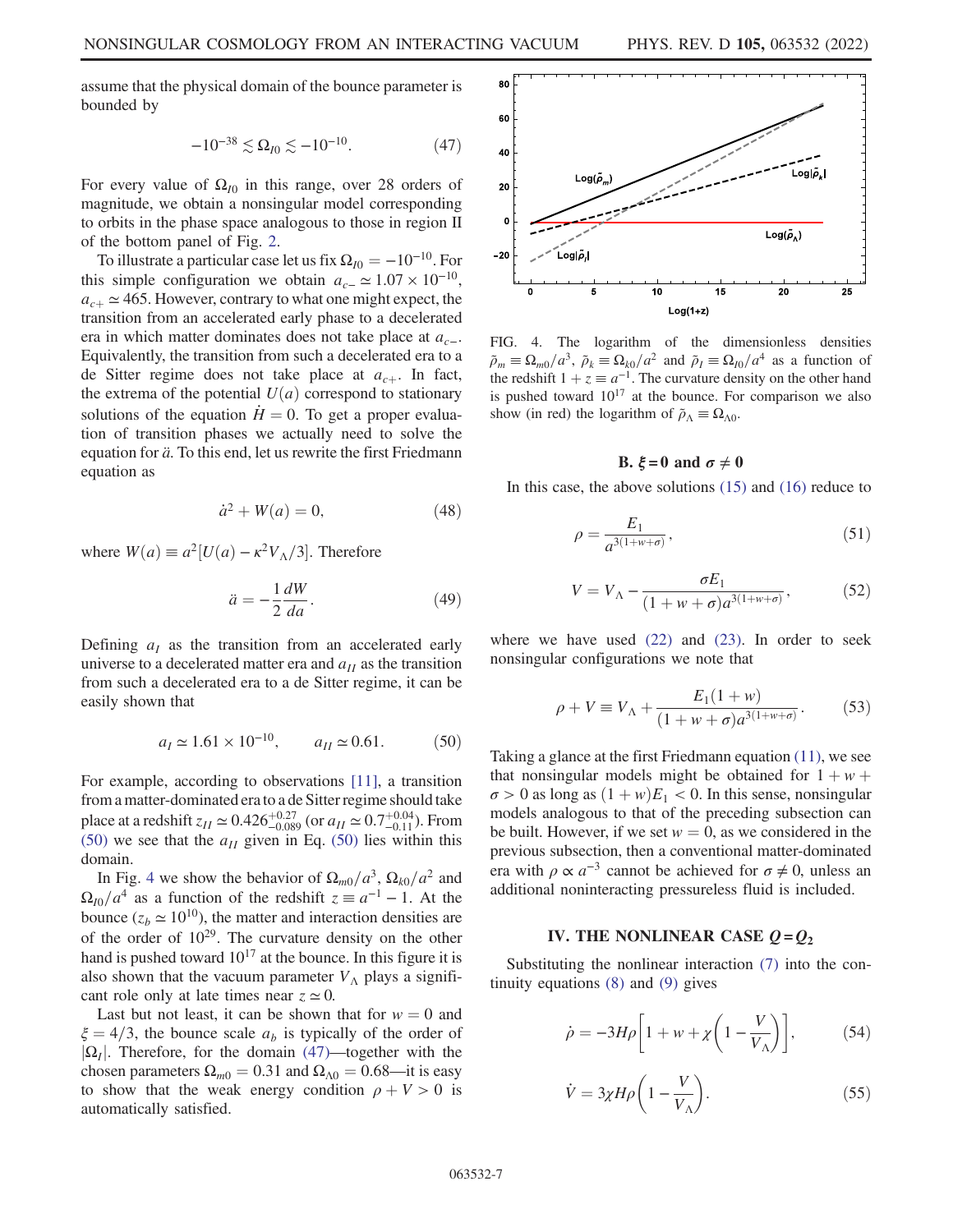<span id="page-7-2"></span>

FIG. 5. The phase plane for the noninteracting submanifold  $V = V_A$  discussed in Sec. [IV B.](#page-7-5) We define  $x = \rho/V_A$  and  $y = H/\sqrt{V_A}$ . The black dots on the  $x = 0$  line denote the de Sitter fixed points. The black dot at  $y = 0$  denotes the Einstein fixed point. Separatrices are shown in black. The black dashed parabola corresponds to flat models  $(k = 0)$ . All trajectories inside the parabola (blue orbits) are positively curved  $(k > 0)$ . All trajectories outside the parabola (red orbits) are related to models of negative curvature  $(k < 0)$ . The lower blue trajectory connecting the two de Sitter fixed points is representative of models that collapse to a bounce at  $y = 0$  then reexpand.

<span id="page-7-0"></span>In addition, these equations are coupled with the Raychaudhuri equation [\(12\)](#page-2-1)

$$
\dot{H} = -H^2 - \frac{\kappa^2}{6} [\rho (1 + 3w) - 2V].
$$
 (56)

We thus have three coupled equations describing the dynamics of the three-dimensional system  $(\rho, V, H)$ .

#### A. Vacuum submanifold

<span id="page-7-1"></span>First we note that there is an invariant submanifold corresponding to vacuum cosmologies where  $\rho = 0$ . In this case the interaction  $Q_2$  in [\(7\)](#page-1-8) vanishes and we have from [\(55\)](#page-6-4) that  $\dot{V} = 0$ , hence the vacuum energy is given by an integration constant,  $V = V_{dS} = \text{constant}$ . The only remaining dynamical equation is the Raychaudhuri equation [\(56\)](#page-7-0) which reduces to

$$
\dot{H} = -H^2 + \frac{\kappa^2}{3} V_{\text{dS}}.\tag{57}
$$

This is just the evolution equation of the de Sitter spacetime in its FLRW representation, which in general includes curvature. The fixed points on this submanifold correspond to the spatially flat de Sitter model  $(\rho, V, H) = (0, V_{dS}, H_{dS})$ , where

$$
H_{\rm dS} = \pm \kappa \sqrt{\frac{V_{\rm dS}}{3}}\tag{58}
$$

are the contracting and expanding versions of the model, and  $\kappa^2 V_{dS}$  is a cosmological constant. We remark that the closed model evolves between the two with a bounce, according to [\(57\).](#page-7-1)

#### B. Noninteracting submanifold

<span id="page-7-5"></span><span id="page-7-3"></span>Second, we note that if  $V = V<sub>A</sub>$ , then [\(55\)](#page-6-4) tells us that  $V = V_A$  at all times, i.e.,  $V_A$  is a cosmological constant, and  $V = V_A$  defines another invariant submanifold in phase space. In this case there is no interaction and we have a conventional noninteracting cosmology (ΛCDM when  $w = 0$ ) described by the two-dimensional dynamical system

$$
\dot{\rho} = -3(1+w)H\rho,\tag{59}
$$

$$
\dot{H} = -H^2 - \frac{\kappa^2}{6} [\rho (1 + 3w) - 2V_{\Lambda}].
$$
 (60)

<span id="page-7-7"></span><span id="page-7-4"></span>The  $(\rho, H)$  phase plane for the noninteracting dynamics with  $V = V_A$  is plotted in Fig. [5](#page-7-2). From [\(59\)](#page-7-3) and [\(60\)](#page-7-4) we see that this dynamical system has three fixed points, assuming  $w > -1/3$ . The first appears at  $H = 0$  and we may call it an Einstein saddle, as it represents an Einstein static model [\[9,](#page-12-23)[24](#page-12-14)[,25](#page-12-24)[,53\]](#page-13-8) with

$$
\rho_E = \frac{2V_E}{1 + 3w}.\tag{61}
$$

<span id="page-7-8"></span>The other two fixed points on this noninteracting submanifold correspond to  $\rho = 0$ , i.e., where this submanifold intersects the vacuum submanifold. These two fixed points are therefore given by  $(\rho, V, H) = (0, V_\Lambda, H_{\Lambda\pm})$ , where from Eq. [\(60\)](#page-7-4)

$$
H_{\rm dS} = H_{\Lambda \pm} = \pm \kappa \sqrt{\frac{V_{\Lambda}}{3}}.\tag{62}
$$

Thus they represent de Sitter models, one contracting and one expanding, with zero spatially curvature. The line  $\rho = 0$ between the two de Sitter fixed points in Fig. [5](#page-7-2) represents a de Sitter spacetime with positively curved space, and outside the points it is de Sitter spacetime with negatively curved space.

## C. Σ submanifolds

<span id="page-7-6"></span>More generally, for  $\rho \neq 0$  and  $V \neq V_{\Lambda}$ , the integration of [\(54\)](#page-6-5) and [\(55\)](#page-6-4) is a rather more involved task than for the linear case due to its intrinsic nonlinearity. However, an alternative method may be employed to reduce the number of degrees of freedom of the dynamics and identify other invariant submanifolds. In fact, we can eliminate  $H$  from Eqs.  $(54)$  and  $(55)$  to obtain,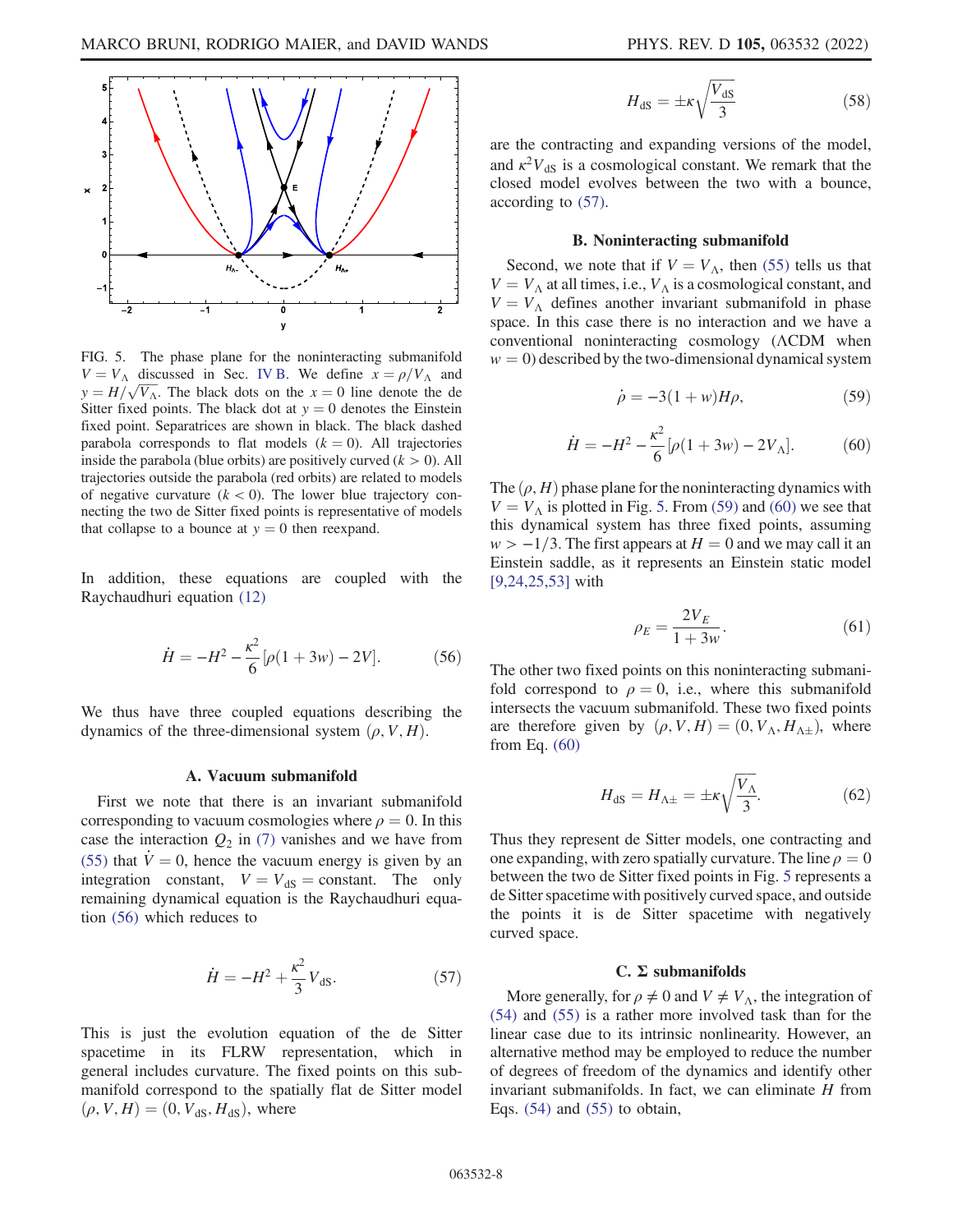$$
\dot{\rho} + \left[1 + \frac{1 + w}{\chi(1 - V/V_{\Lambda})}\right] \dot{V} = 0.
$$
 (63)

<span id="page-8-1"></span>A direct integration of [\(63\)](#page-7-6) gives

$$
\rho = \rho_* - (V - V_*) + \frac{V_{\Lambda}(1+w)}{2\chi} \ln \left[ \left( \frac{1 - V/V_{\Lambda}}{1 - V_*/V_{\Lambda}} \right)^2 \right],
$$
 (64)

<span id="page-8-4"></span>where  $\rho_*$  and  $V_*$  correspond to the initial values at  $t = t_*$ . In general, every pair of initial conditions  $\rho_*$  and  $V_*$  (and set of parameters values) defines a two-dimensional surface  $\Sigma$  in the three-dimensional phase space  $(\rho, V, H)$ , characterized by the first integral

$$
\mathcal{K}_{\Sigma} = \rho + V - \frac{V_{\Lambda}(1+w)}{2\chi} \ln \left[ \left( 1 - \frac{V}{V_{\Lambda}} \right)^2 \right].
$$
 (65)

<span id="page-8-2"></span>This allows us to depict the phase plane  $(\rho, V)$  directly, as shown in Fig. [6,](#page-8-0) where each line corresponds to a trajectory or a union of trajectories. We study the motion on the surface  $\Sigma$  by substituting [\(64\)](#page-8-1) into [\(55\)](#page-6-4) and [\(56\)](#page-7-0) to eliminate  $\rho$ , obtaining

$$
\dot{V} = 3H \left( 1 - \frac{V}{V_{\Lambda}} \right) \left\{ \chi(\rho_{*} + V_{*} - V) + \frac{V_{\Lambda} (1 + w)}{2} \ln \left[ \left( \frac{1 - V/V_{\Lambda}}{1 - V_{*}/V_{\Lambda}} \right)^{2} \right] \right\}, \quad (66)
$$

<span id="page-8-3"></span>
$$
\dot{H} = -H^2 + \frac{\kappa^2}{6} \left\{ 3V(1+w) - (\rho_* + V_*)(1+3w) - \frac{V_\Lambda(1+w)(1+3w)}{2\chi} \ln \left[ \left( \frac{1-V/V_\Lambda}{1-V_*/V_\Lambda} \right)^2 \right] \right\}, \quad (67)
$$

after integrating the differential equations [\(54\)](#page-6-5)–[\(56\)](#page-7-0). In the following we shall examine the fixed points of [\(66\)](#page-8-2) and [\(67\).](#page-8-3)

In addition to the previously identified de Sitter fixed points where  $\rho = 0$ , we see that the dynamical system  $(54)$ – $(56)$  also admits fixed points where  $H = 0$ . Again, we identify these as Einstein static universes [[9](#page-12-23)[,24](#page-12-14)[,25,](#page-12-24)[53](#page-13-8)]. Indeed, the condition  $H = 0$  is enough to ensure both  $\rho$  and V are constants; thus we denote this fixed point via  $(\rho, V, H) = (\rho_E, V_E, 0)$ , where, again assuming w > -1/3, Eq. [\(56\)](#page-7-0) gives the relation [\(61\)](#page-7-7) between the matter and vacuum energy densities.

<span id="page-8-5"></span>Substituting the constraint [\(61\)](#page-7-7) into the first integral [\(65\)](#page-8-4) we have

$$
\mathcal{K}_{\Sigma} = (1+w)\bigg\{\frac{3V_E}{1+3w} - \frac{V_{\Lambda}}{2\chi}\ln\bigg[\bigg(1-\frac{V_E}{V_{\Lambda}}\bigg)^2\bigg]\bigg\}.\tag{68}
$$

Equation [\(68\)](#page-8-5) is a transcendental equation which cannot in general be analytically solved for  $V_E$ .

<span id="page-8-0"></span>

FIG. 6. The  $(\rho, V)$  phase plane for  $\chi = 0.085$ , where each curve corresponds to a different value of the first integral [\(65\)](#page-8-4)  $\lambda = \mathcal{K}_{\Sigma}/V_{\Lambda}$ . Arrows indicate the evolution with time during an expansion phase for  $V_A > 0$ . Top: only trajectories for  $V/V_A > 1$  are shown for clarity. The vertical line at  $V/V_A = 1$ corresponds to the noninteracting submanifold. Bottom: enlargement of the phase plane for  $0 < V/V_A < 1$ .

Expanding [\(66\)](#page-8-2) and [\(67\)](#page-8-3) in a neighborhood of general fixed points we obtain

$$
\dot{\Psi}_i = L_{ij}|_{P_c} \Psi_j,\tag{69}
$$

where  $\Psi_i$  is the 2-vector

$$
\Psi_i \to \begin{pmatrix} V - V_c \\ H - H_c \end{pmatrix} \tag{70}
$$

<span id="page-8-6"></span>and  $L_{ij} \equiv \partial \Psi_i / \partial \Psi_j$ . It is then easy to verify that the eigenvalues of  $L_{ij}$  evaluated at the Einstein static fixed points are given by

$$
\tilde{\gamma}_{\pm} = \pm \kappa \sqrt{\frac{(1+w)V_E[(1+3w+3\chi)V_{\Lambda} - 3\chi V_E]}{(1+3w)V_{\Lambda}}}.
$$
 (71)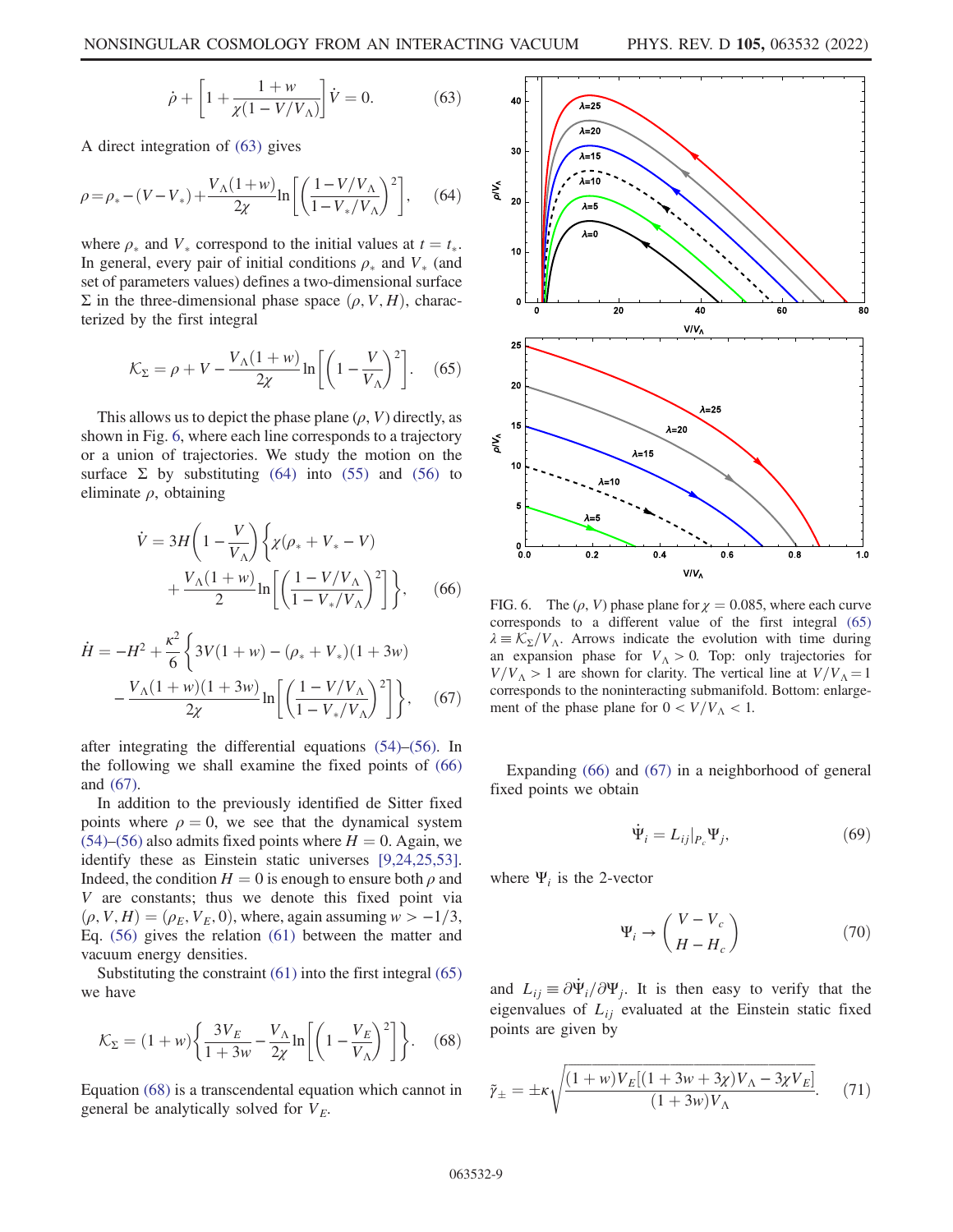Thus we see that the Einstein static fixed points are either saddle points (real eigenvalues) or centers (imaginary eigenvalues).

#### D. Nonsingular solutions

The main configurations of interest which will guide our analysis from now on are those connected to nonsingular models in the sense that after a bounce the Universe is driven toward a decelerated phase together with a grateful exit to a de Sitter attractor, similar to the behavior seen in Fig. [2](#page-5-0). Such configurations may be obtained as long as two different fixed points, a saddle point and a center, are present, given that the presence of a de Sitter attractor is already guaranteed by [\(62\)](#page-7-8). In order to show specific examples we will fix  $w = 0$  in this subsection.

<span id="page-9-0"></span>We shall proceed by searching for a proper domain of  $\chi$ in which such nonsingular models may be obtained. From Eq. [\(68\)](#page-8-5) one may write  $\chi$  as a function of  $V_E$  as

$$
\chi = \frac{V_{\Lambda}}{2(3V_{E} - \mathcal{K}_{\Sigma})} \ln \left[ \left( 1 - \frac{V_{E}}{V_{\Lambda}} \right)^{2} \right].
$$
 (72)

<span id="page-9-2"></span>From [\(72\)](#page-9-0) it is easy to see that  $\chi \to 0$  as  $V_E/V_A \to +\infty$ . On the other hand,  $\chi$  has a root at  $V_E = 2V_A$  and diverges as  $V_E \rightarrow V_A$ . Therefore, in order to simplify our analysis we are going to restrict ourselves to the case  $V_E > V_A$ . In this domain it is then easy to show that  $\chi$  as a function of  $V_E$  has a global extrema—located at  $V_{E \text{ max}}$ —which satisfies the relation

$$
\frac{V_{E\,\text{max}}}{V_{\Lambda}} = \frac{1 + 3\chi_{\text{max}}}{3\chi_{\text{max}}}.\tag{73}
$$

In Fig. [7](#page-9-1) we show the behavior of  $\chi$  as a function of  $V_F$  (for  $K_{\Sigma} = 0$ ) in the domain  $V_E > V_A$ . For the purpose of

<span id="page-9-1"></span>

FIG. 7.  $\chi$  as a function of  $V_E/V_A$  according to [\(72\)](#page-9-0) in the domain  $V_E > 2V_A$ . For the purpose of illustration we fixed  $K_{\Sigma} = 0$ . The global extrema in the above domain is located at  $(V_{E \max}/V_{A}, \chi_{\max})$  and satisfies Eq. [\(73\).](#page-9-2) Here we see that for a fixed value of  $\chi$  in the domain  $0 < \chi < \chi_{\text{max}}$  there are two fixed points (connected to two distinct values of  $V_E/V_A$ ).

illustration, in the following we shall restrict to this case. In Fig. [6](#page-8-0) (bottom panel) we display the initial conditions  $(\rho_*, V_*)$ connected to the first integral [\(65\)](#page-8-4) with  $\mathcal{K}_{\Sigma} = 0$ .

In order to examine the local structure of the phase space in a neighborhood of Einstein fixed points, we note that, for  $w = 0$ , Eq. [\(71\)](#page-8-6) reduces to

$$
\tilde{\gamma}_{\pm} = \kappa \sqrt{\frac{V_E[(1+3\chi)V_{\Lambda} - 3\chi V_E]}{V_{\Lambda}}}.\tag{74}
$$

For  $V_A > 0$ , it is easy to show that  $\tilde{\gamma}_{\pm}$  are pure imaginary for  $V_E > V_{E \text{max}}$ . That is, the fixed point obtained is a center. For  $V_A < V_E < V_{E \text{ max}}$  on the other hand,  $\tilde{\gamma}_{\pm}$  is a pair of real eigenvalues. In this case, the fixed point obtained is a saddle. Finally, in the limit  $V_E \rightarrow V_{E \text{ max}}$ the two fixed points—the center and saddle—pinch into a fixed point with null eigenvalues which implies a bifurcation in the stability.

We shall restrict our analysis to the domain  $0 < \chi < \chi_{\text{max}}$ so that two fixed points (a center and a saddle) are present. As pointed out above, this is the configuration of interest in the sense that nonsingular models may be obtained. In fact, in Fig. [8](#page-10-1) (top panel) we show the phase portrait for several initial conditions in the case of  $\gamma = 0.085$ . From the saddle fixed point  $P_2$  emerges a separatrix (gray curve) dividing the phase space in three distinct regions: region I, in a neighborhood of the center fixed point  $P_1$ , where perpetually cycling orbits describe universe models going from contraction to expansion through a bounce, then recontracting through a turnaround; regions II and III, both with one-bounce orbits. The corresponding orbits on the sector  $(a, H)$  may be obtained as long as one increases the number of degrees of freedom

$$
\dot{a} = Ha,\tag{75}
$$

$$
\dot{V} = -3H\left(1 - \frac{V}{V_{\Lambda}}\right)\left\{\chi V - \frac{V_{\Lambda}}{2}\ln\left[\left(1 - \frac{V}{V_{\Lambda}}\right)^{2}\right]\right\},\quad(76)
$$

$$
\dot{H} = -\frac{3H^2}{2} - \frac{k}{2a^2} + \frac{\kappa^2 V}{2}.
$$
\n(77)

In this case the above dynamical system must be subjected to the Friedmann constraint [\(11\)](#page-1-6)

$$
H^2 + \frac{k}{a^2} = \frac{\kappa^2 V_\Lambda}{6\chi} \ln \left[ \left( 1 - \frac{V}{V_\Lambda} \right)^2 \right].
$$
 (78)

<span id="page-9-3"></span>It is also worth noting that the Friedmann equation [\(11\)](#page-1-6) evaluated at the Einstein fixed points gives the corresponding values of the scale factor  $a_E$ ,

$$
V_E = \frac{k(1+3w)}{\kappa^2(1+w)a_E^2}.
$$
 (79)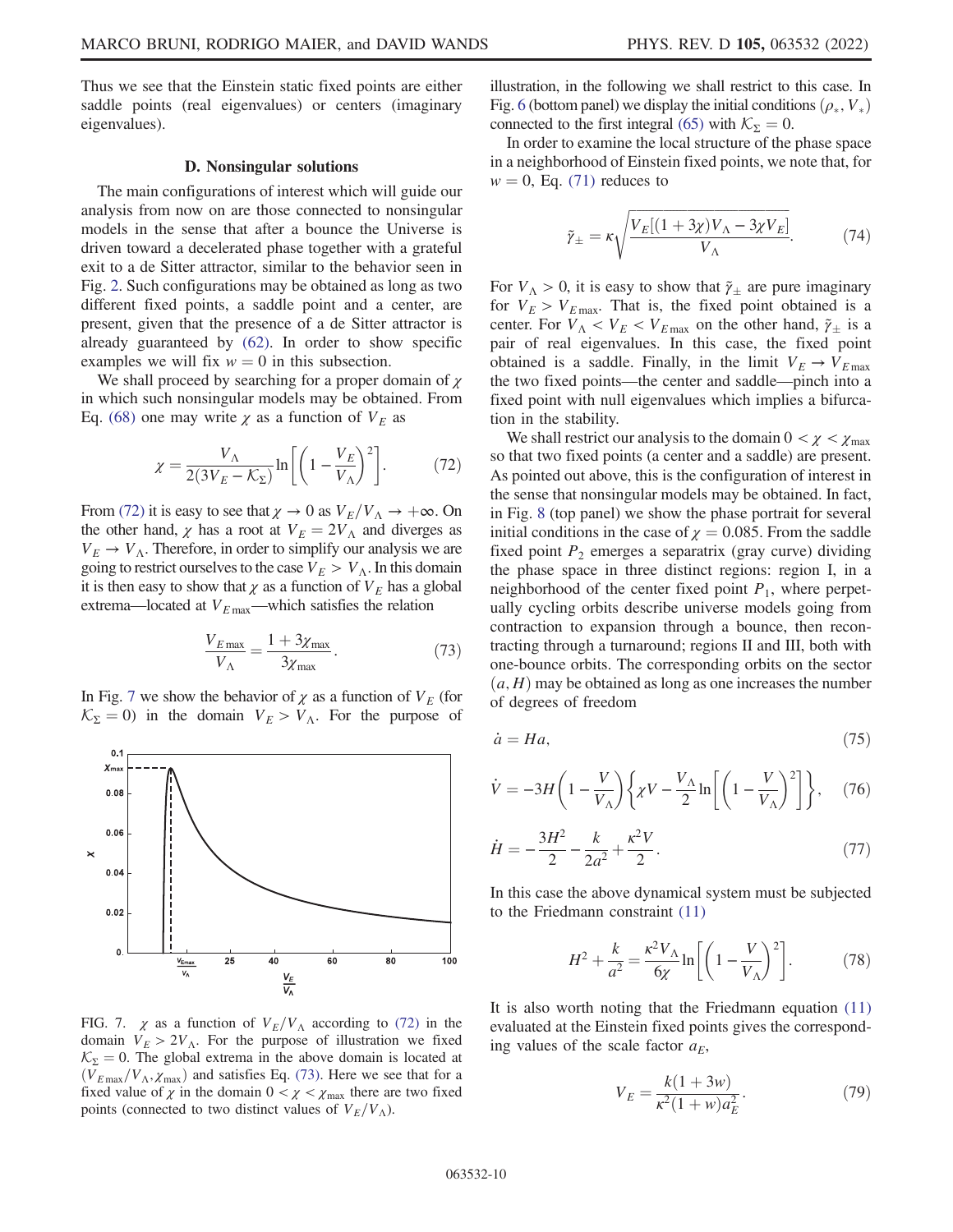<span id="page-10-1"></span>

FIG. 8. Top: the phase portrait for  $(V, H)$  with nonlinear coupling parameter  $\chi = 0.085$ , shown for several different initial conditions with first integral  $\mathcal{K}_{\Sigma} = 0$ . Here we have also fixed  $V_A = \kappa^2 = 1$ . A separatrix (gray curve) emerges from the saddle fixed point  $P_2$ , dividing the phase space in two distinct regions; perpetually cycling orbits (region I in the neighborhood of the center fixed point  $P_1$ ) and one-bounce orbits (in regions II and III). Nonsingular orbits in region II are of physical interest in the sense that they show a transition from a decelerated phase to latetime acceleration. Bottom: the corresponding orbits for  $(a, H)$ with the same initial conditions for the case  $k > 0$ .

It can be easily seen from [\(79\)](#page-9-3) that the corresponding Einstein fixed points  $P_1$  and  $P_2$  can only be obtained as long as  $k > 0$ . On the bottom panel of Fig. [8](#page-10-1) we display the orbits in the  $(a, H)$  sector assuming the same initial conditions from the top panel. In Fig. [9](#page-10-2) we show orbits in the full phase space  $(\rho, V, H)$  corresponding to those of Fig. [8.](#page-10-1)

In Fig. [10](#page-11-0) (top panel) we show the behavior of  $\rho + V$  as a function of  $t$  for a particular orbit in region II of Fig. [8](#page-10-1). Here we see that the total energy density  $(\rho + V)$  is always positive so that the weak energy condition is satisfied. In addition, given the existence of the vacuum submanifold  $(\rho = 0)$ , if  $\rho$  is initially positive, then it remains positive. On the bottom panel of Fig. [10](#page-11-0) we show the behavior of  $H$  as a function of  $a$  for the same orbit. Here we see that the model approaches the de Sitter attractor as  $a \rightarrow +\infty$ , as expected. That is,  $H \to H_{\Lambda+} \simeq 0.85$  as  $a \to +\infty$ .

<span id="page-10-2"></span>

FIG. 9. The three-dimensional phase space  $(\rho, V, H)$  with  $k >$ 0 and nonlinear coupling parameter  $\chi = 0.085$ . The trajectories shown correspond to those shown in Fig. [8](#page-10-1) with first integral  $\mathcal{K}_{\Sigma} = 0.$ 

## V. FINAL REMARKS

<span id="page-10-0"></span>In this paper we have considered FLRW cosmological models in which the vacuum energy interacts with a perfect fluid. We have considered both linear and nonlinear couplings leading to an energy transfer between the two components. In particular we have investigated the existence of nonsingular solutions.

In our first example, the energy transfer is given by a linear combination of the vacuum and fluid energy densities. In this linear case we integrate the coupled conservation equations obtaining the general solution for the energy densities of the matter and vacuum components. Substituting these into the Friedmann equation leads to a nonsingular evolution of the Universe for some regions in parameter space. This can occur even for spatially flat or hyperbolic cosmologies with pressureless matter, for example, which is perhaps unexpected since the noninteracting vacuum plus matter, with equation of state  $w \geq 0$ , would not exhibit nonsingular behavior. However, the interaction can give rise to a term in the vacuum energy which, even if  $V \rightarrow V_A > 0$  at late times, for a sufficiently large coupling parameter,  $\xi > 1 + w$ , can act like a negative energy density with sufficiently stiff equation of state to produce an infinite barrier in the potential,  $U(a)$  in Eq. [\(27\)](#page-3-4), at small values of the scale factor and thus generate a bounce. It is interesting to point out that if the interaction term is sufficiently stiff, the barrier and the bounce would persist in the presence of an additional noninteracting component. For example, including radiation,  $\rho_R \propto a^{-4}$ , it is clear from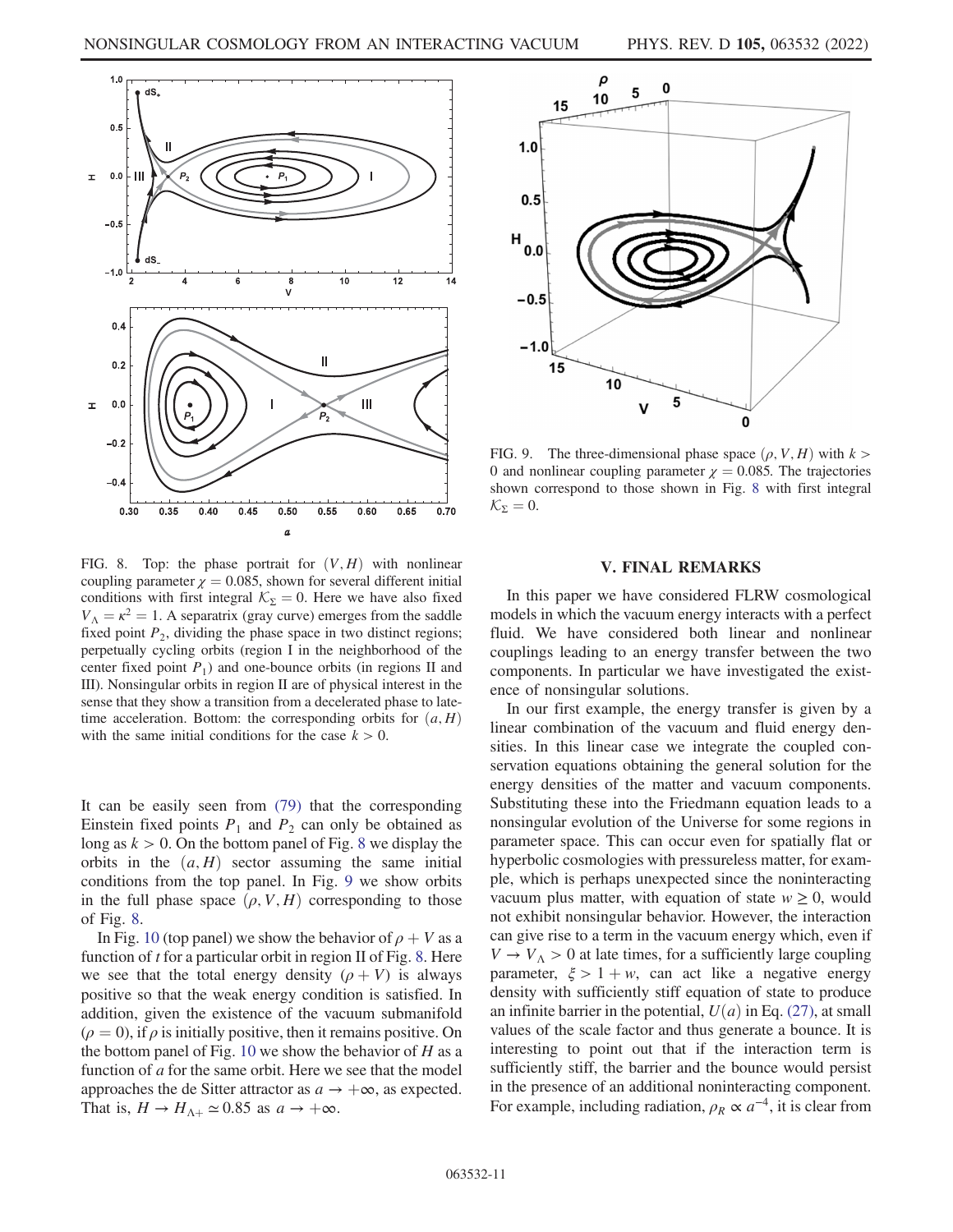

<span id="page-11-0"></span>

FIG. 10. The behavior of  $\rho + V$  as a function of t (top) for a particular orbit in region II of Fig. [8.](#page-10-1) Here we see that the total energy density  $\rho + V$  is always positive throughout the bounce. Bottom: we show the behavior of  $H$  as a function of  $\alpha$  for the same orbit but with initial conditions  $a_* \approx 0.31$ ,  $V_* = 13.4$  and  $H_* = 0$ . Here we see that  $H \to H_{\Lambda+} \simeq 0.85$  as  $a \to +\infty$ .

[\(37\)](#page-4-2) that the interaction between pressureless matter and the vacuum can lead to a bounce for  $\xi > 4/3$ .

Such a large dimensionless coupling between the matter and vacuum at early times can violate observational bounds on the allowed coupling at late times in simple linear interaction models. In Ref. [[45](#page-13-1)], for example, a linear interaction with  $\sigma = 0$  and  $V_A = 0$  in Eq. [\(6\)](#page-1-7) is studied giving bounds on  $|\xi|$  < 0.06 at 95% C.L. One might expect this bound to be relaxed in the more general cases with nonzero  $\sigma$  and/or  $V_{\Lambda}$ , but it is important to realize that this observational bound comes from data at low redshifts and hence low energies. Studies have shown that in the same model there is no bound from observational data on the value of the coupling at high redshifts,  $z > 2.5$  [\[37](#page-12-21)[,45,](#page-13-1)[46](#page-13-2)]. This motivates us to look at interactions beyond the simplest linear case, in which case the effective coupling may differ between high and low energies.

In our second example, the energy transfer includes the product of the vacuum and fluid energy densities. In this nonlinear case, we can obtain a first integral of the conservation equations, enabling us to investigate the existence of nonsingular cosmologies. Again, for some range of parameter values we find nonsingular solutions.

In both cases conditions for the existence of a bounce give the same topology in the  $(a, H)$  phase space, leading to a qualitatively similar behavior as illustrated by Figs. [2](#page-5-0) and [8](#page-10-1). The phase space shows the existence of nonsingular orbits with two accelerated phases, separated by a smooth transition corresponding to a decelerated expansion. Although we have focused on the example of a single pressureless matter fluid interacting with the vacuum, we expect to see similar nonsingular behavior for sufficiently strong coupling in the presence of other components, notably radiation which must dominate the cosmic expansion at high energies, e.g., during primordial nucleosynthesis.

Previous works have explored the observational constraints on interacting vacuum cosmologies for particular interaction models. In general couplings are constrained to be small in the late-time Universe where the ΛCDM model provides a good fit to data [\[39](#page-12-22),[41](#page-13-14)[,42](#page-13-15)[,44](#page-13-4)–[46](#page-13-2)[,49](#page-13-0)[,51](#page-13-6)]. However, as far as we are aware there are no current bounds on the specific form of nonlinear coupling studied here, where the interaction is naturally suppressed at late times and we recover an asymptotic accelerated de Sitter expansion [[59\]](#page-13-16).

We note that nonsingular solutions can also be found in the framework of the so-called running vacuum models (RVMs) [\[34](#page-12-25)[,60](#page-13-17)[,61\]](#page-13-18). In these models the vacuum component may be realized as the sum of even powers of the Hubble expansion rate, following quantum field theory arguments in curved spacetime [\[35\]](#page-12-19). For the particular case in which the nonsingular term is absent in the vacuum energy density, the RVM and the models explored in Sec. [III](#page-2-0) are compared against observational data in Ref. [\[62\]](#page-13-19).

In future work we intend to examine the phenomenology of the bounce including the spectrum of scalar perturbations that could be generated approaching the bounce in models that remain consistent with cosmological observations at late times. In this case, modifications to the equations for cosmological perturbations might furnish interesting predictions about the growth of structure formation [[63](#page-13-20)].

Finally, an extension of the interacting models considered here which deserves further examination is the case of a general anisotropic Bianchi IX cosmology with three scale factors. In this case Einstein's equations reduce to a dynamical system with more degrees of freedom furnishing a richer dynamics. Taking into account the interacting terms, an Einstein fixed point (a saddle-center-center in the six-dimensional phase space) may be obtained in the case of nonsingular configurations. From such fixed points one might obtain stable and unstable four-dimensional cylinders in which oscillatory motions about the separatrix take place toward the bounce so that the homoclinic transversal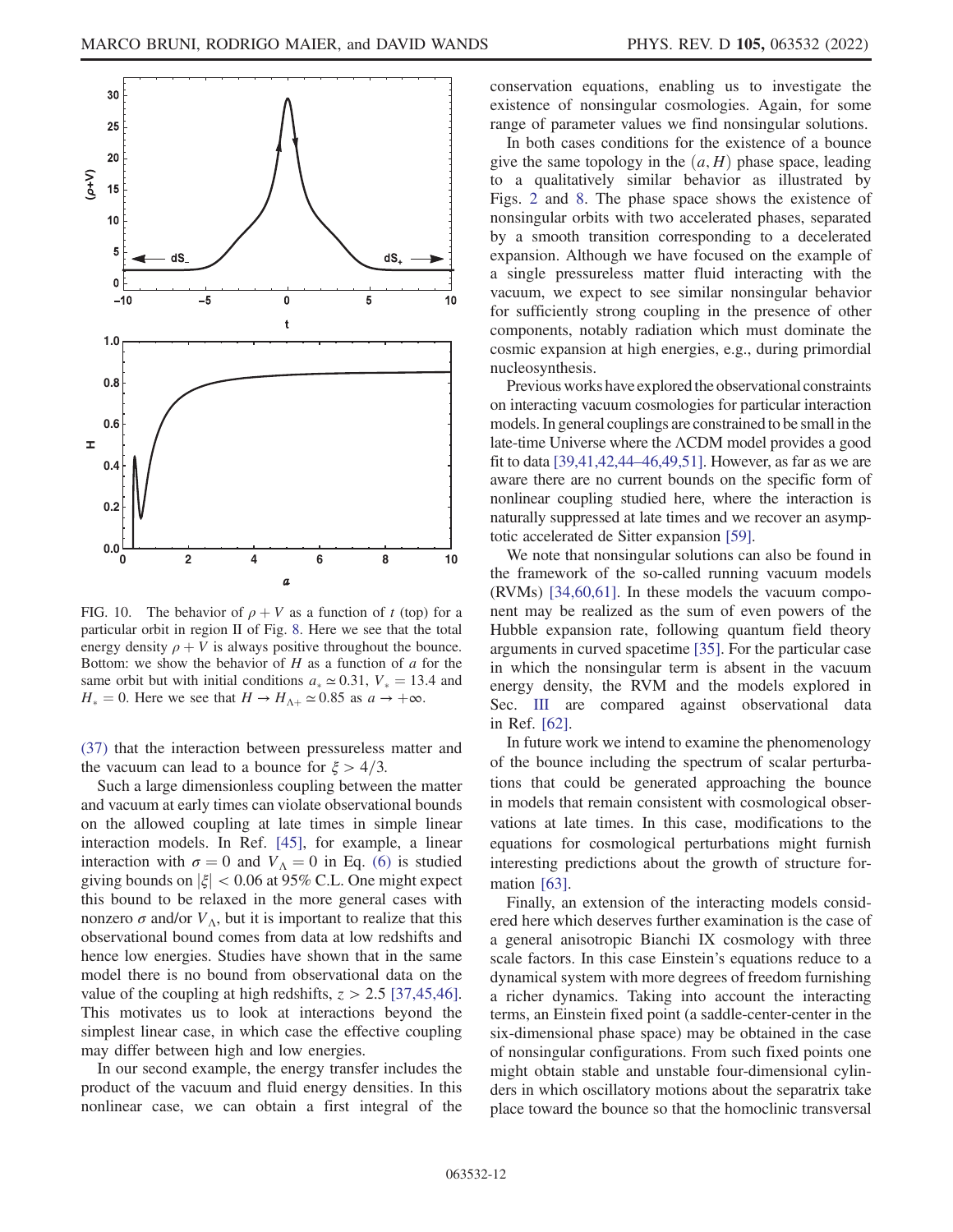intersection furnishes an invariant chaos signature for the models. As shown in [\[64](#page-13-21)[,65\]](#page-13-22), this behavior defines a "chaotic saddle" indicating that the intersection points of the cylinders have the nature of a Cantor set. We also intend to examine the possibly oscillatory approach to the bounce and analogous features present in the Belinsky-Khalatnikov-Lifshitz conjecture in general relativity [\[66](#page-13-23)–[68\]](#page-13-24). In the context of Bianchi IX models, which may be regarded as providing the general spatially averaged description of the Universe, the challenge [[69](#page-13-25)] is to suppress anisotropy enough during the prebounce collapsing phase, in order to generate a viable postbounce cosmology. Such

suppressing mechanisms have been shown to exist [\[26\]](#page-12-15); in the future we intend to investigate if the type of interactions considered here can naturally provide, in the context of anisotropic Bianchi IX models, both the bounce and the mechanisms to make it sufficiently isotropic.

## ACKNOWLEDGMENTS

M. B. and D. W. are supported by UK STFC Grant No. ST/S000550/1. R. M. is supported by Coordenação de Aperfeiçoamento de Pessoal de Nível Superior-Brasil (CAPES)-Código de Financiamento 001.

- <span id="page-12-0"></span>[1] S. Weinberg, Cosmology (Oxford University Press, New York, 2008).
- <span id="page-12-6"></span>[2] G. F. R. Ellis, R. Maartens, and M. A. H. Maccallum, Relativistic Cosmology (Cambridge University Press, Cambridge, England, 2012).
- <span id="page-12-1"></span>[3] B. J. T. Jones, Precision Cosmology (Cambridge University Press, Cambridge, England, 2017).
- <span id="page-12-2"></span>[4] M. Gasperini and G. Veneziano, [Astropart. Phys.](https://doi.org/10.1016/0927-6505(93)90017-8) 1, 317 [\(1993\).](https://doi.org/10.1016/0927-6505(93)90017-8)
- [5] J. Khoury, B. A. Ovrut, P. J. Steinhardt, and N. Turok, [Phys.](https://doi.org/10.1103/PhysRevD.64.123522) Rev. D 64[, 123522 \(2001\)](https://doi.org/10.1103/PhysRevD.64.123522).
- [6] R. Kallosh, L. Kofman, and A. D. Linde, [Phys. Rev. D](https://doi.org/10.1103/PhysRevD.64.123523) 64, [123523 \(2001\).](https://doi.org/10.1103/PhysRevD.64.123523)
- [7] P.J. Steinhardt and N. Turok, [Phys. Rev. D](https://doi.org/10.1103/PhysRevD.65.126003) 65, 126003 [\(2002\).](https://doi.org/10.1103/PhysRevD.65.126003)
- [8] D. Wands, [Adv. Sci. Lett.](https://doi.org/10.1166/asl.2009.1026) 2, 194 (2009).
- <span id="page-12-23"></span>[9] R. Maier, N. Pinto-Neto, and I. D. Soares, [Phys. Rev. D](https://doi.org/10.1103/PhysRevD.87.043528) 87, [043528 \(2013\).](https://doi.org/10.1103/PhysRevD.87.043528)
- <span id="page-12-3"></span>[10] R. Maier, S. Pereira, N. Pinto-Neto, and B. B. Siffert, [Phys.](https://doi.org/10.1103/PhysRevD.85.023508) Rev. D 85[, 023508 \(2012\)](https://doi.org/10.1103/PhysRevD.85.023508).
- <span id="page-12-4"></span>[11] A. G. Riess et al. (Supernova Search Team), [Astron. J.](https://doi.org/10.1086/300499) 116, [1009 \(1998\)](https://doi.org/10.1086/300499).
- [12] S. Perlmutter *et al.* (Supernova Cosmology Project), [Astrophys. J.](https://doi.org/10.1086/307221) 517, 565 (1999).
- [13] D. Rubin, E. V. Linder, M. Kowalski, G. Aldering, R. Amanullah, K. Barbary, N. V. Connolly, K. S. Dawson, L. Faccioli, V. Fadeyev et al. [Astrophys. J.](https://doi.org/10.1088/0004-637X/695/1/391) 695, 391 (2009).
- [14] M. Hicken, W. M. Wood-Vasey, S. Blondin, P. Challis, S. Jha, P. L. Kelly, A. Rest, and R. P. Kirshner, [Astrophys. J.](https://doi.org/10.1088/0004-637X/700/2/1097) 700[, 1097 \(2009\)](https://doi.org/10.1088/0004-637X/700/2/1097).
- [15] S. Alam et al. (BOSS Collaboration), [Mon. Not. R. Astron.](https://doi.org/10.1093/mnras/stx721) Soc. 470[, 2617 \(2017\)](https://doi.org/10.1093/mnras/stx721).
- <span id="page-12-5"></span>[16] N. Aghanim et al. (Planck Collaboration), [Astron.](https://doi.org/10.1051/0004-6361/201833910) Astrophys. 641[, A6 \(2020\)](https://doi.org/10.1051/0004-6361/201833910); 652, C4(E) (2021).
- <span id="page-12-7"></span>[17] S. W. Hawking and G. F. R. Ellis, *The Large Scale Structure* of Space-Time (Cambridge University Press, Cambridge, England, 1973).
- <span id="page-12-11"></span>[18] R. M. Wald, General Relativity (University of Chicago Press, Chicago, 1984).
- <span id="page-12-9"></span><span id="page-12-8"></span>[19] M. Visser, Science 276[, 88 \(1997\)](https://doi.org/10.1126/science.276.5309.88).
- [20] S. Weinberg, [Rev. Mod. Phys.](https://doi.org/10.1103/RevModPhys.61.1) **61**, 1 (1989).
- <span id="page-12-10"></span>[21] L. Amendola and S. Tsujikawa, *Dark Energy: Theory and* Observations (Cambridge University Press, Cambridge, England, 2010).
- <span id="page-12-12"></span>[22] S. Carneiro and R. Tavakol, [Phys. Rev. D](https://doi.org/10.1103/PhysRevD.80.043528) 80, 043528 [\(2009\).](https://doi.org/10.1103/PhysRevD.80.043528)
- <span id="page-12-13"></span>[23] L. P. Chimento and S. Carneiro, [AIP Conf. Proc.](https://doi.org/10.1063/1.4913329) 1647, 10 [\(2015\).](https://doi.org/10.1063/1.4913329)
- <span id="page-12-14"></span>[24] K. N. Ananda and M. Bruni, [Phys. Rev. D](https://doi.org/10.1103/PhysRevD.74.023523) 74, 023523 [\(2006\).](https://doi.org/10.1103/PhysRevD.74.023523)
- <span id="page-12-24"></span>[25] K. N. Ananda and M. Bruni, [Phys. Rev. D](https://doi.org/10.1103/PhysRevD.74.023524) **74**, 023524 [\(2006\).](https://doi.org/10.1103/PhysRevD.74.023524)
- <span id="page-12-15"></span>[26] C. Ganguly and M. Bruni, [Phys. Rev. Lett.](https://doi.org/10.1103/PhysRevLett.123.201301) **123**, 201301 [\(2019\).](https://doi.org/10.1103/PhysRevLett.123.201301)
- <span id="page-12-16"></span>[27] O. Bertolami, [Nuovo Cimento B](https://doi.org/10.1007/BF02728301) 93, 36 (1986).
- [28] J. S. Alcaniz, H. A. Borges, S. Carneiro, J. C. Fabris, C. Pigozzo, and W. Zimdahl, [Phys. Lett. B](https://doi.org/10.1016/j.physletb.2012.08.014) 716, 165 [\(2012\).](https://doi.org/10.1016/j.physletb.2012.08.014)
- [29] K. Freese, F.C. Adams, J.A. Frieman, and E. Mottola, Nucl. Phys. B287[, 797 \(1987\).](https://doi.org/10.1016/0550-3213(87)90129-5)
- [30] J. C. Carvalho, J. A. S. Lima, and I. Waga, [Phys. Rev. D](https://doi.org/10.1103/PhysRevD.46.2404) 46, [2404 \(1992\)](https://doi.org/10.1103/PhysRevD.46.2404).
- [31] I.L. Shapiro and J. Sola, [J. High Energy Phys. 02 \(2002\)](https://doi.org/10.1088/1126-6708/2002/02/006) [006.](https://doi.org/10.1088/1126-6708/2002/02/006)
- <span id="page-12-17"></span>[32] D. Wands, J. De-Santiago, and Y. Wang, [Classical Quant.](https://doi.org/10.1088/0264-9381/29/14/145017) Grav. 29[, 145017 \(2012\).](https://doi.org/10.1088/0264-9381/29/14/145017)
- <span id="page-12-18"></span>[33] W. Chen and Y. S. Wu, [Phys. Rev. D](https://doi.org/10.1103/PhysRevD.41.695) 41, 695 (1990); [45](https://doi.org/10.1103/PhysRevD.45.4728), [4728\(E\) \(1992\)](https://doi.org/10.1103/PhysRevD.45.4728).
- <span id="page-12-25"></span>[34] J. A. S. Lima, S. Basilakos, and J. Sola, [Mon. Not. R.](https://doi.org/10.1093/mnras/stt220) Astron. Soc. 431[, 923 \(2013\).](https://doi.org/10.1093/mnras/stt220)
- <span id="page-12-19"></span>[35] C. Moreno-Pulido and J. Sola, [Eur. Phys. J. C](https://doi.org/10.1140/epjc/s10052-020-8238-6) 80, 692 [\(2020\).](https://doi.org/10.1140/epjc/s10052-020-8238-6)
- <span id="page-12-21"></span><span id="page-12-20"></span>[36] R. Maier, [Int. J. Mod. Phys. D](https://doi.org/10.1142/S0218271820430233) 29, 2043023 (2020).
- [37] V. Salvatelli, N. Said, M. Bruni, A. Melchiorri, and D. Wands, Phys. Rev. Lett. 113[, 181301 \(2014\)](https://doi.org/10.1103/PhysRevLett.113.181301).
- [38] M. Benetti, H. Borges, C. Pigozzo, S. Carneiro, and J. Alcaniz, [J. Cosmol. Astropart. Phys. 08 \(2021\) 014.](https://doi.org/10.1088/1475-7516/2021/08/014)
- <span id="page-12-22"></span>[39] Y. Wang, G. B. Zhao, D. Wands, L. Pogosian, and R. G. Crittenden, Phys. Rev. D 92[, 103005 \(2015\).](https://doi.org/10.1103/PhysRevD.92.103005)
- [40] G. B. Zhao, M. Raveri, L. Pogosian, Y. Wang, R. G. Crittenden, W. J. Handley, W. J. Percival, F. Beutler, J. Brinkmann, C. H. Chuang et al., Nat. Astron. 1[, 627 \(2017\).](https://doi.org/10.1038/s41550-017-0216-z)